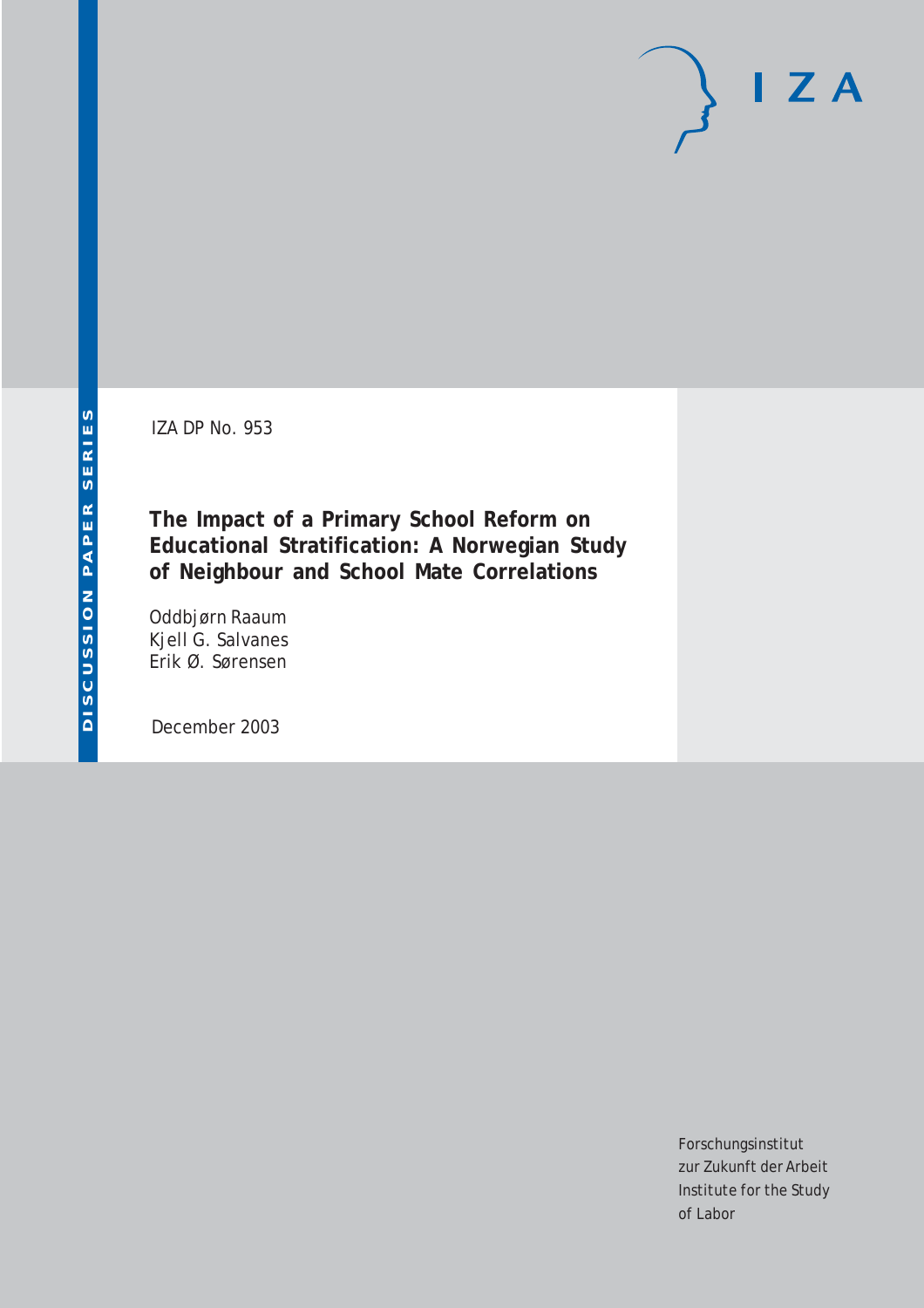# **The Impact of a Primary School Reform on Educational Stratification: A Norwegian Study of Neighbour and School Mate Correlations**

# **Oddbjørn Raaum**

*Ragnar Frisch Centre for Economic Research* 

# **Kjell G. Salvanes**

*Norwegian School of Economics and Business Administration and IZA Bonn* 

# **Erik Ø. Sørensen**

*Norwegian School of Economics and Business Administration* 

Discussion Paper No. 953 December 2003

IZA

P.O. Box 7240 D-53072 Bonn Germany

Tel.: +49-228-3894-0 Fax: +49-228-3894-210 Email: [iza@iza.org](mailto:iza@iza.org)

This Discussion Paper is issued within the framework of IZA's research area *The Future of Labor.* Any opinions expressed here are those of the author(s) and not those of the institute. Research disseminated by IZA may include views on policy, but the institute itself takes no institutional policy positions.

The Institute for the Study of Labor (IZA) in Bonn is a local and virtual international research center and a place of communication between science, politics and business. IZA is an independent, nonprofit limited liability company (Gesellschaft mit beschränkter Haftung) supported by Deutsche Post World Net. The center is associated with the University of Bonn and offers a stimulating research environment through its research networks, research support, and visitors and doctoral programs. IZA engages in (i) original and internationally competitive research in all fields of labor economics, (ii) development of policy concepts, and (iii) dissemination of research results and concepts to the interested public. The current research program deals with (1) mobility and flexibility of labor, (2) internationalization of labor markets, (3) welfare state and labor market, (4) labor markets in transition countries, (5) the future of labor, (6) evaluation of labor market policies and projects and (7) general labor economics.

IZA Discussion Papers often represent preliminary work and are circulated to encourage discussion. Citation of such a paper should account for its provisional character. A revised version may be available on the IZA website ([www.iza.org](http://www.iza.org/)) or directly from the author.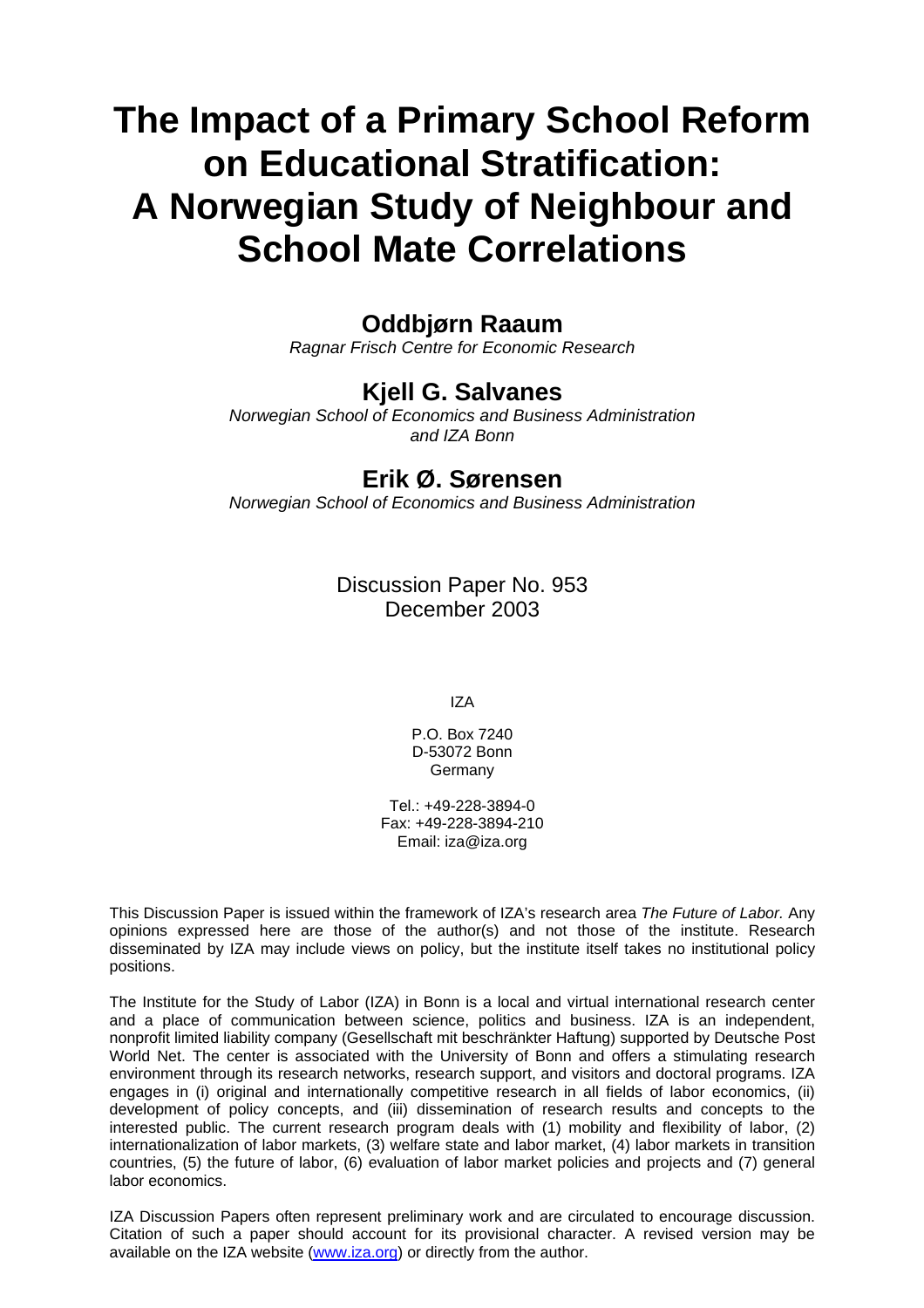IZA Discussion Paper No. 953 December 2003

# **ABSTRACT**

# **The Impact of a Primary School Reform on Educational Stratification: A Norwegian Study of Neighbour and School Mate Correlations**

School quality is hard to define and measure. It is influenced by not only school expenditures, but also characteristics that are hard to measure like norms and peer effects among teachers and pupils. Furthermore, family background and community characteristics are important in explaining educational outcomes. In this paper we study the composite effect of primary schools and neighbourhoods on adult educational attainment controlling for family characteristics. Instead of identifying the effect of specific neighbourhood and school characteristics on educational attainment, we focus on correlations in final years of schooling among neighbouring children and school mates. We find a clear trend of declining influence of childhood location over the 24 year period (birth cohorts 1947-1970). Then we ask whether a change in the compulsory school law extending the mandatory years of education, can explain this pattern. We find some effect of the primary school reform on the change in the neighbourhood effect. Motivated by the fact that neighbouring children typically go to the same school, we estimate school mate correlations for children born in the 1960s. The overall impact of factors shared by children who graduated from the same school at the age of 15/16 is negligible. The variation in "school quality" and the impact of peers on final educational attainment seem to have been very limited in Norway.

JEL Classification: I21, J13, R23

Keywords: families, neighbours, schools, educational reforms, peer-effects

Corresponding author:

Kjell G. Salvanes Department of Economics Norwegian School of Economics and Business Administration Helleveien 30 5045 Bergen **Norway** Email: [kjell.salvanes@nhh.no](mailto:kjell.salvanes@nhh.no)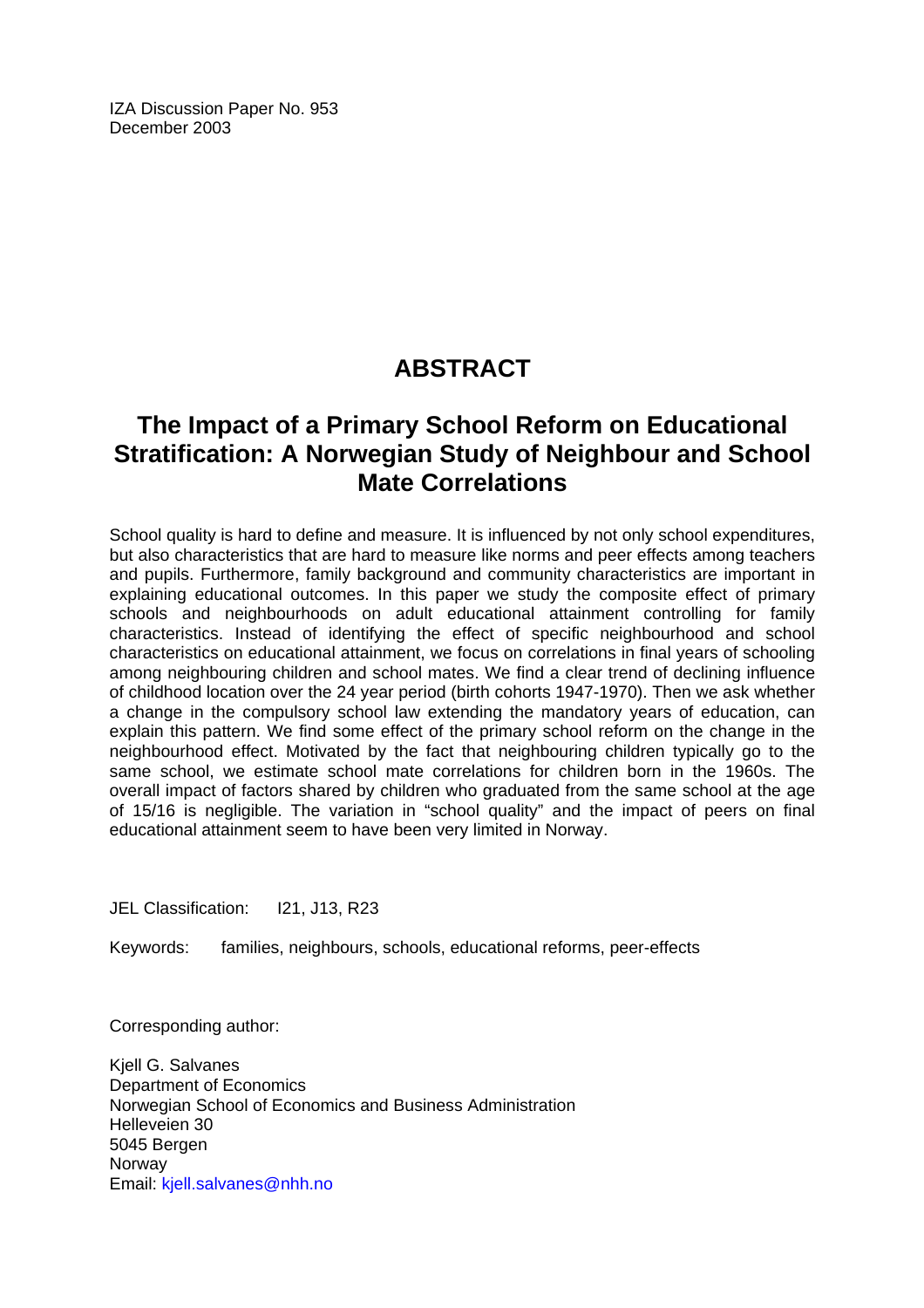# **Introduction1**

 $\overline{\phantom{a}}$ 

There is a controversy both among researchers and among the public on whether school quality matters, how (much) it matters, why it matters, and for which outcomes it matters. Empirical results from many countries have shown that school resources only have a modest impact on student achievement, but relatively stronger impact on adult educational attainment.<sup>2</sup> School quality is hard to define and measure. It is influenced by not only school expenditures, but also characteristics that are hard to measure like norms, attitudes and peer effects among teachers and pupils (Hoxby, 2000). Furthermore, family background is important, and it has become clear that community characteristics – peer effects and neighbourhood institutions – are important in explaining educational attainment and adult earnings (Solon, et al. 2001, Page and Solon, 2000, Raaum, Salvanes and Sørensen, 2001).

However, few studies focus on the fact the primary/lower secondary school constitutes an important factor shared by children growing up in the same neighbourhood. The three factors, the family, neighbourhoods (both as peer influence and institutions), and schools, probably also interact strongly as inputs in the human capital production function. Therefore, the causal effects of the three factors are hard to disentangle, partly because of family sorting into neighbourhoods and schools. In the present paper we try to analyse the composite effect of primary schools and neighbourhoods, and attempt to evaluate the two effects on adult educational attainment. Instead of identifying the effect of specific neighbourhood and school characteristics on educational attainment, we focus on correlations in final years of schooling among neighbouring children and school mates.

The starting point for our analysis is twofold. First, in a previous study we found that the importance of family background was stable while the effect of neighbourhoods on educational attainment and earnings is significantly lower for the 1955-65 birth cohort compared to individuals born 1945-55 (Raaum, Salvanes and Sørensen, 2001). Second, in the 1960s – which is the childhood period which the neighbourhood effect was found to be weakened – a primary school reform took place

<sup>&</sup>lt;sup>1</sup> We thank Peter Fredriksson, a referee and the editor of the Swedish Economic Policy Review for valuable comments and suggestions. 2 School inputs measured by e.g. expenditures, teacher-pupil ratios appear to have modest if any effect

on student achievement such as marks and test scores (See Hanushek, 2003, Krueger, 2003 for US results, and for Norway see Bonesrønning, 2003). However, the same type of school resources seem to have a stronger impact on post-school outcomes like final educational attainment and earnings, although these findings are controversial (Betts, 1996, Dearden, Ferri and Meghir, 2002, Dustmann, Rajan and Van Soest, 2003).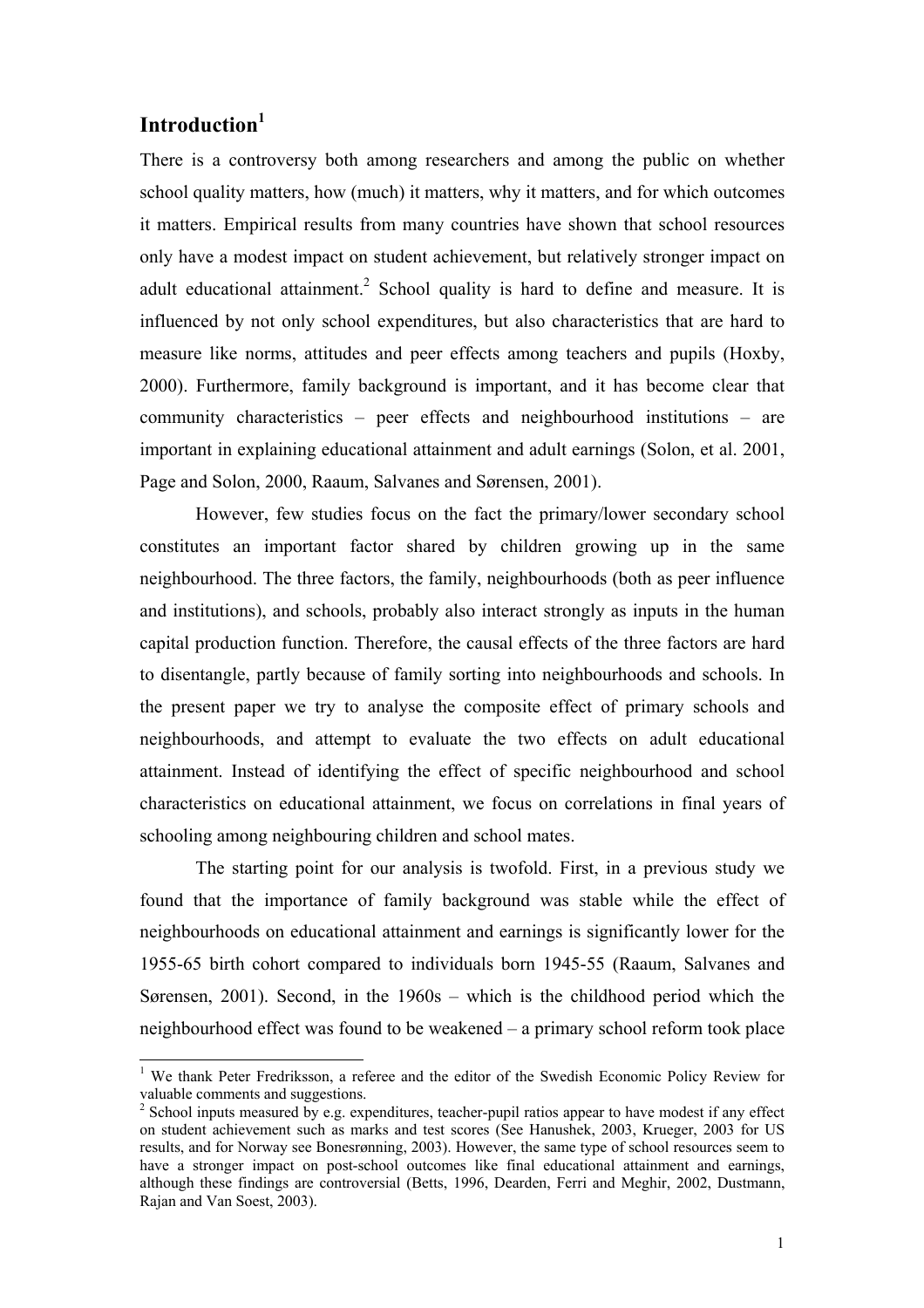in Norway extending the mandatory level of schooling from seven to nine years. Prereform, the Norwegian school system required children to attend school from the age of seven to the age of fourteen. After the reform, this was extended to the age of sixteen by adding two more years of mandatory education. The reform took place over a twelve year period with different municipalities adopting the new school system at different times allowing for time variation as well as regional variation. Evidence in Aakvik, Salvanes and Vaage (2003) suggests that this reform increased the participation in above mandatory education as well as increasing the returns to education.<sup>3</sup> They also found that the importance of family income was slightly weakened for the post reform students as compared to the pre-reform students.

Our approach in this paper is to use a unique data set for Norway on neighbourhoods, schools and parental background to analyse whether the school reform also had an impact of the equalizing the opportunity across neighbourhoods.<sup>4</sup> In addition to have aims such as increasing the minimum level of education, and to smooth the transition to higher education, an important aim was also to increase equality of opportunity along socio-economic and geographic dimensions. It is this latter aspect we analyze in this paper. The question is whether the school reform reduced the importance of the local neighbourhood. This type of primary school reform took place in about the same time in many other European countries and we think that Norway is a good case for analyzing social returns of primary educational reforms since the potential impact is expected to be stronger and thus easier to measure in the case of Norway. It has been pointed out that the Norwegian reform along with the Swedish reform went further both in the unification of the comprehensive school system as well as in promoting equality of opportunities (Leschinsky and Mayer, 1990). We then analyse the effect of schools as a part of neighbourhood effects by estimating school mate correlations over time, both as unadjusted correlations and controlled for family sorting. A school mate correlation is an overall measure of neighbourhood and different types of school effects including school resource and peer effect. Again the question is whether school mate correlations have been reduced over time.

 $\overline{\phantom{a}}$ 

 $3$  See Meghir and Palme (2003) an analysis of the similar Swedish reform that took place in the 1950s. They also find that the reform had an impact on participation rates in higher education as well as well as reducing the impact of family background.

<sup>&</sup>lt;sup>4</sup> See Oreopoulos (2003), Locher and Moretti (2001) and Pischke (2003) for other examples of analyzing social returns as opposed to private returns of educational reforms.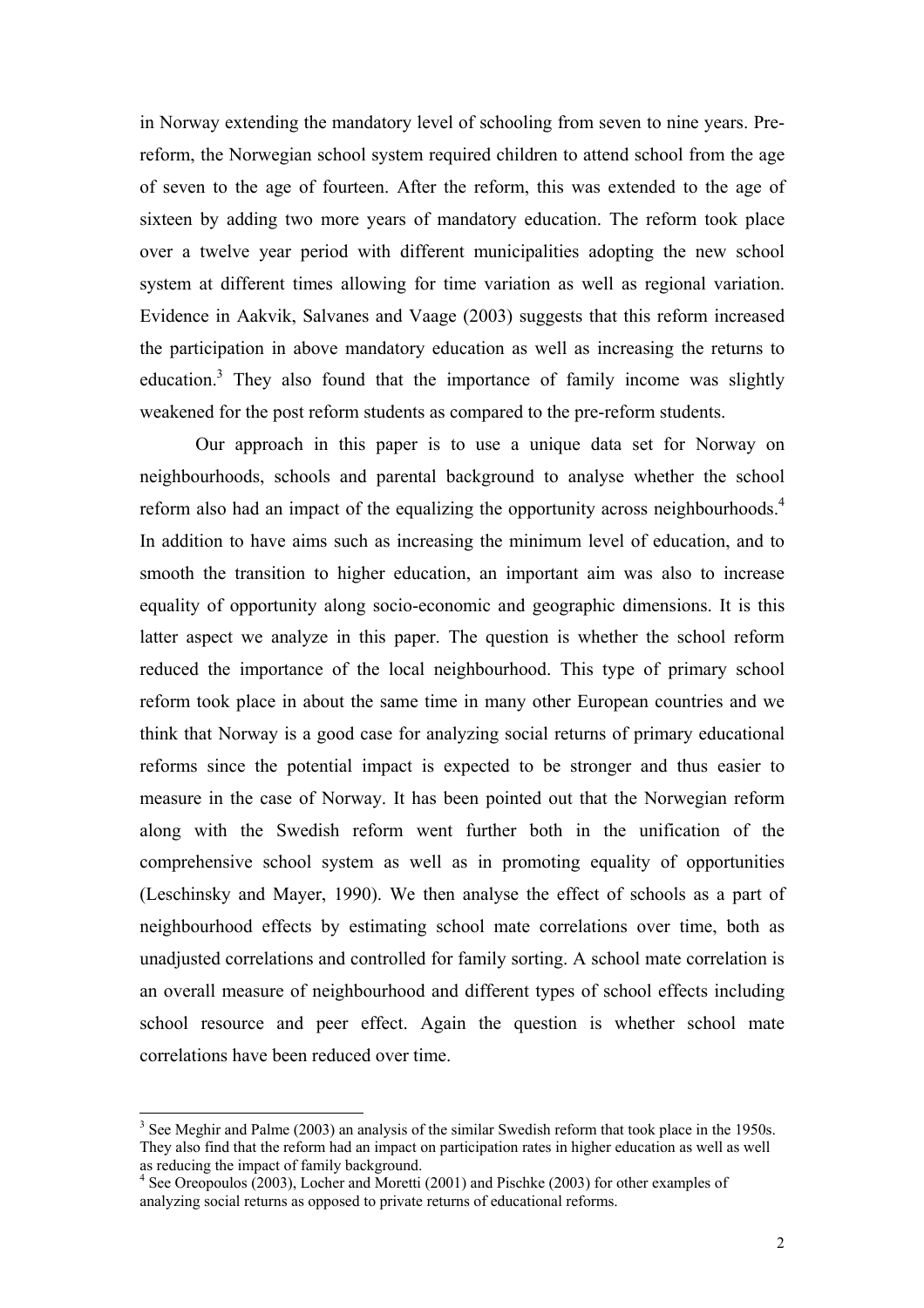The rest of the paper is organized as follows. In Section 2 we describe our approach, in Section 3 the data set, variable definitions and the educational reform are described. Section 4 provided the empirical results and in the last section we provide some concluding remarks.

## **2. Neighbour and School Mate Correlations**

In order to study the impact of schools on adult educational attainment as measured by years of education, and to disentangle the family effects and neighbourhood effects, we use a variance decomposition approach. The idea is simple. If childhood neighbourhoods, have long-lasting effects on welfare, resemblance in adult outcomes will appear among persons who grew up in the same local community. The same line of reasoning applies to schools and children who graduated from the same institution. Our empirical neighbour (school mate) correlation is an estimate of the proportion of the variance in years of schooling explained by factors that neighbouring children (school mates) shared.

In order to illustrate the variance decomposition approach, we use a simple framework suggested by Solon et al. (2000). Let  $y_{\text{cf}}$  be the years of education, for sibling *i* in family *f* in neighbourhood *c*,

$$
y_{cfi} = \beta' Z_c + \alpha' X_{fc} + \varepsilon_{cf}
$$
 (1)

where  $X<sub>f</sub>$  is a vector of all family characteristics that influence years of education,  $Z_c$  contains all the neighbourhood characteristics, and  $\varepsilon_{c\hat{i}}$  represent unrelated individual factors orthogonal to both family and neighbourhood effects.<sup>5</sup> The total variance in years of schooling can be decomposed as:

$$
var(y_{cfi}) = var(\beta' Z_c) + var(\alpha' X_{fc}) + 2 cov(\beta' Z_c, \alpha' X_{fc}) + var(\varepsilon_{cfi})
$$
 2)

We are looking for the relative influence of neighbourhoods on schooling, i.e.  $var(\beta' Z_c)/var(y_{c\theta})$ . Empirically, we use the observed covariance in educational attainment among neighbouring children from different families. This covariance, using  $(1)$ , is given by

$$
cov(y_{cf_1}, y_{cf'i'}) = var(\beta'Z_c) + cov(\alpha'X_{fc}, \alpha'X_{fc}) + 2cov(\beta'Z_c, \alpha'X_{fc})
$$
 (3)

As illustrated in (3), the neighbour covariance contains more than the variance of neighbourhood effects. The second term represents clustering of similar families in

l

 $<sup>5</sup>$  Since X and Z are latent vectors that include all relevant variables, the residual is orthogonal to both.</sup>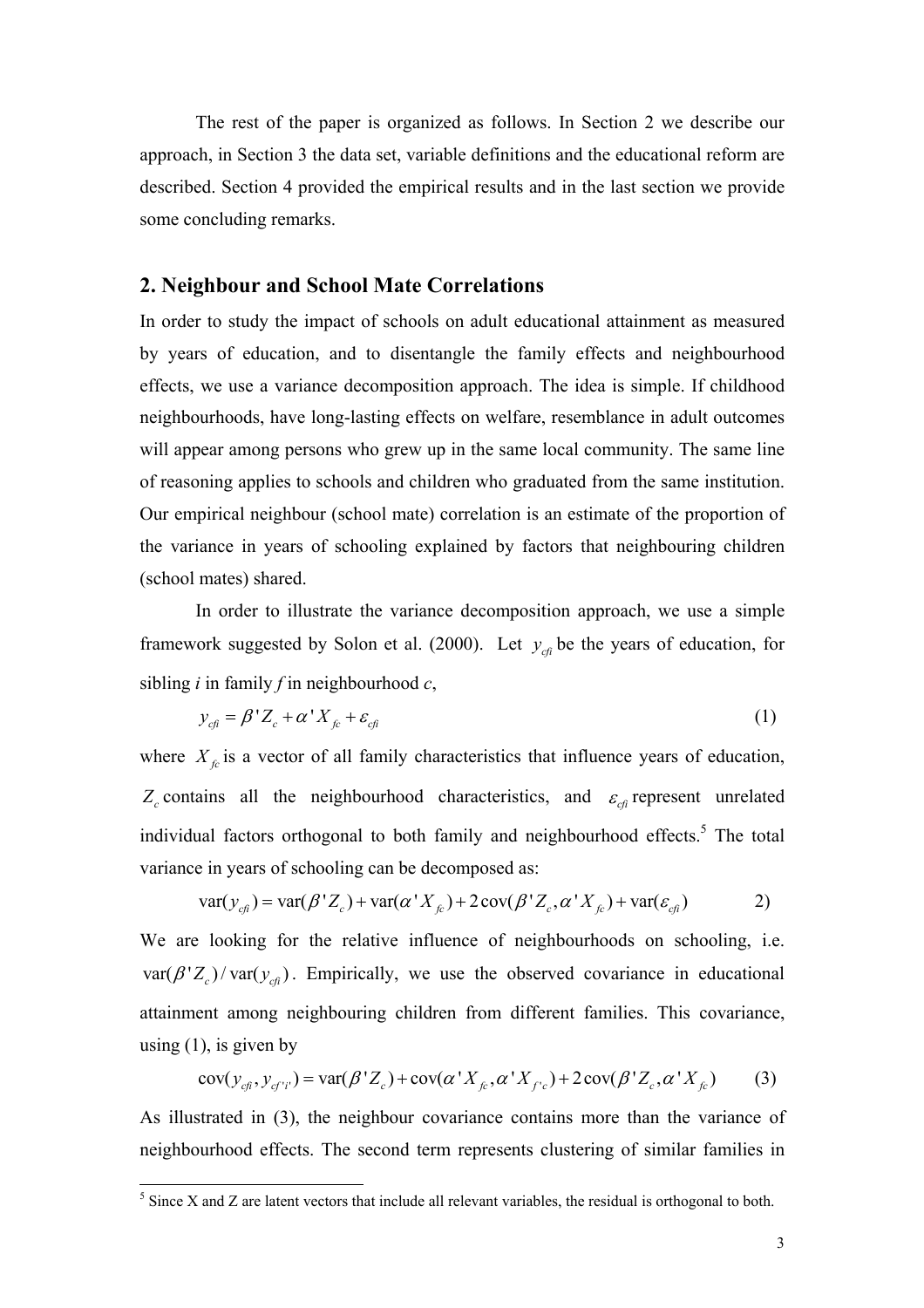neighbourhoods. As families typically sort themselves into neighbourhoods, resemblance in outcomes of children growing up in the same local community (or school) will also reflect similar family background. The third term reflects the extent to which families are non-randomly distributed across neighbourhoods. We expect that advantaged families sort into advantaged neighbourhoods, reinforcing the impact of non-random distribution of families on observed neighbour correlation. In the case of school mate correlations, compensating resource allocation across schools will tend to reduce – and possibly even reverse – the positive association between family and school effects.

Empirically, we can estimate the part of  $\alpha' X_{f_c}$  related to *observed* family characteristics, and adjust the correlation,  $cov(y_{cft}, y_{cf't}) / var(y_{cft})$ , by substracting the covariance in predicted family effects (devided by the variance). However, since we control only for observed family characteristics, our estimated neighbour correlation represents an upper bound on the neighbourhood effects, (see Altonji, 1988, Solon et al., 2000, and Page and Solon, 2000).<sup>6</sup> Obviously, the correlation in adult outcomes among persons who spent their childhood in the same local community, cannot tell why neighbourhoods matter. It includes the joint effects of the distribution of characteristics (*Z's*) and their causal effects (*β's*).

 'Neighbourhood effects' is a label for a variety of different mechanisms. The attitudes and behaviour of peers, the existence and enforcement of social norms as well as local institutions vary across neighbourhoods. Our focus in on the role of the primary school<sup>7</sup> as a potentially important factor which neighbouring children share. Disentangling the impact of schools from other neighbourhood characteristics is hard as we don't have any reliable information (or assumptions) on the sorting of neighbours across schools, e.g. why neighbouring children go to different schools.

 Our approach is less ambitious. First, we estimate the trend in neighbour correlations over a 25 year period, i.e. birth cohorts 1947-1970, with and without family background adjustment. As a by-product, we report estimates of the trend in intergenerational educational mobility. Second, we focus on specific birth cohorts,

 $\overline{\phantom{a}}$ 

<sup>&</sup>lt;sup>6</sup> Variance decomposition to obtain the upper bound of effect of observed and unobserved effects may be preferred to regression analysis where studies often report unstable and small effects of community characteristics when these are included directly into the estimation equations of adult earnings or educational attainment (for an overview see Ginther, Haveman and Wolfe, 2000).

<sup>7</sup> By primary school we mean institutions responsible for compulsory schooling. It includes what is frequently called (lower) secondary levels.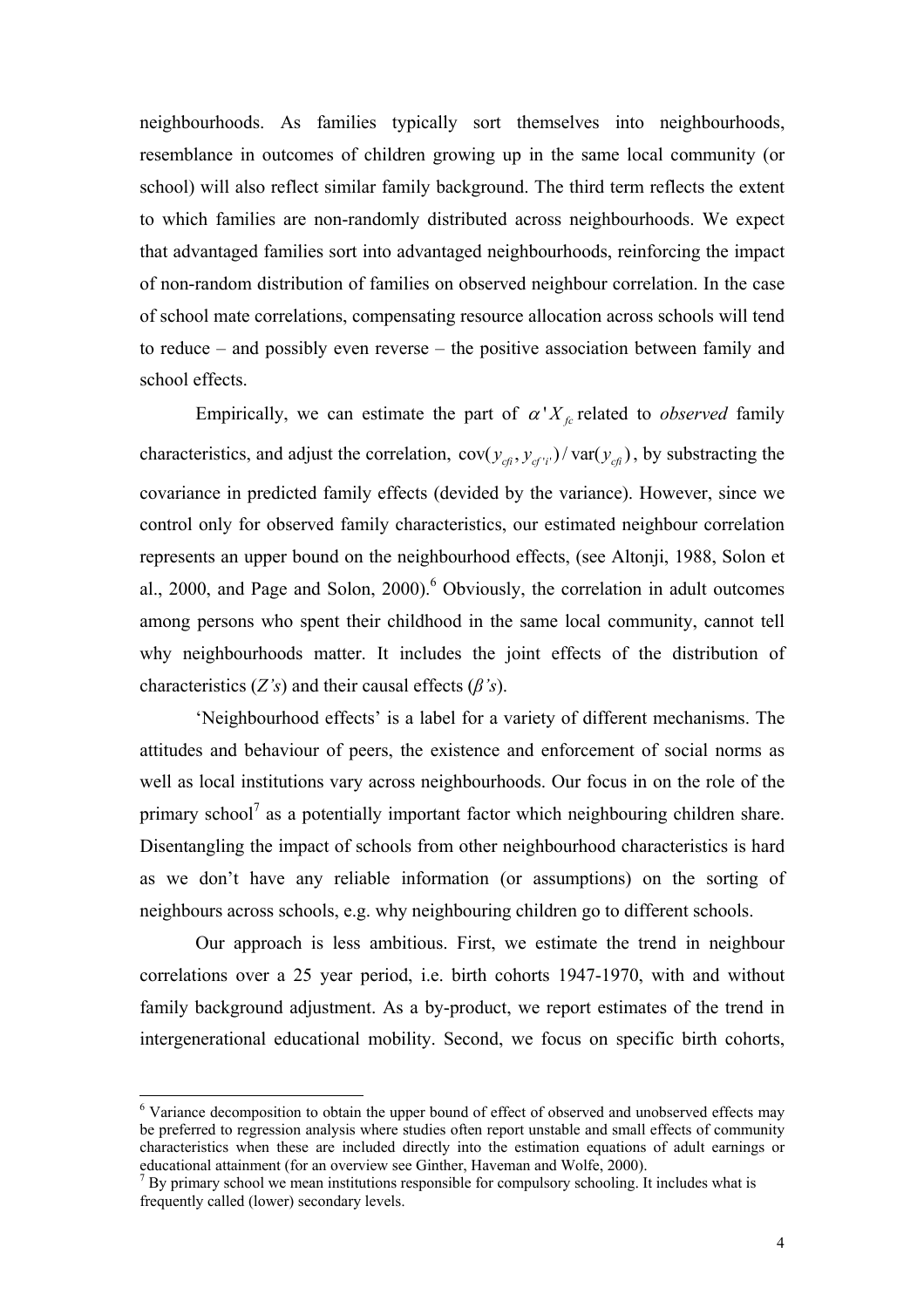1947-1956, that were partly affected the primary school reform during the 1960s. We exploit this by estimating neighbour correlations in adult educational attainment by birth cohort for individuals living in municipalities with and without the school reform. The idea is to assess whether the declining impact of neighbourhoods in educational attainment can be attributed to the introduction of the new school system. Finally, we look at school effects by means of school mate correlations. Resemblance in educational attainment among children graduating from the same primary school will reflect the total contribution of school characteristics, including resources and composition of pupils. As similar families tend to cluster in schools, parental background adjustment is needed to tighten the upper bound on school effects. On the other hand, it is not so obvious that disadvantaged families sort into disadvantaged schools as the allocation of school resources tends to favour schools with children in need of special treatment. Unfortunately, data on primary school attendance are not available for children born before 1960.

## **3. Data and school institutions**

### **3.1 Families, neighbourhoods and school mates**

The data set has been put together with sources provided by Statistics Norway (Møen, Salvanes, and Sørensen, 2003). The data include linked administrative data covering most of the Norwegian residents. We also have national censuses of 1960 and 1970 (Vassenden 1987). We can link records from these data sets using a unique personal identifier given to all Norwegian residents by the national population register. We use a set of household and census tract identifiers in the census to identify families and place of residence during childhood. For the 1959--1970 birth cohorts we have linked in which primary school they graduated from. The censuses also contain family background variables such as parents' education. The administrative register contains information on adult taxable income (excluding capital gains) and educational attainment. The linking about of administrative to census data is not perfect, but for the subset of individuals we consider in this paper, more than 90% can be linked across these datasets for the older cohorts, while the degree of linking is close to a 100% for younger non-immigrants. The main reason for non-linking is that the central register of residents based its first records on the census of 1960, and among those who left home before 1960, little was done to refine information on parents. We have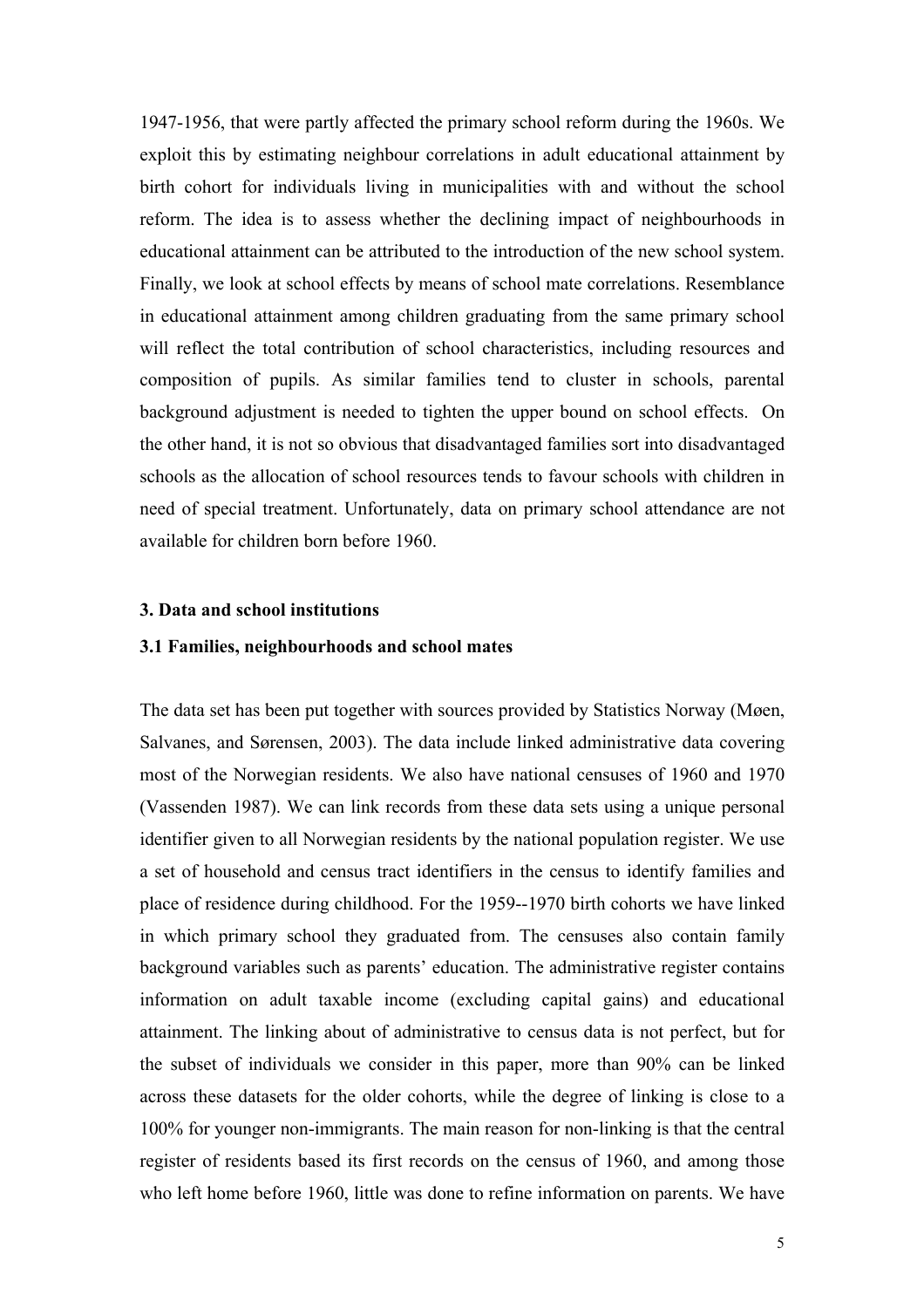to drop some additional individuals with incomplete information on residence. Vassenden (1987) documents the construction and linking of the census files, while Statistics Norway (2001) documents the central register of education.

*Neighbourhood* is defined as census tract in 1960 or 1970. The total number of tracts increased from 7996 in 1960 to 8818 in 1970, with most of the increase in urban areas. The average tract populations were 464 and 439 respectively, these tracts were considerably smaller than those of most other country censuses of the time (Langen, 1975). With the single-year cohorts we use, the average number of individuals ('neighbours') per neighbourhood that we have information on varies from 6.1 to 8.4, with median neighbourhoods of 4 and 5 individuals.

*School mates* are individuals who graduated from the same school, leaving compulsory education (age 15/16 typically). The schools are larger than the neighbourhoods, with average cohorts of 62 students (median 49) in the 1959 cohort, with a trend toward smaller schools, the latest cohort for which we have a full year, 1969, the mean graduating class has 55 students (median 41). $8$ 

We observe the neighbourhood children live in at one point in time. Because families move, the neighbourhood at a single point in time may not accurately represent the environment children grew up in. On the other hand, people may move between very similar neighbourhoods. In a previous paper (Raaum, Salvanes and Sørensen 2001) we examined the differential outcomes among those who stayed and those who changed location between the 1960 and 1970 census (using the list of comparable tract aggregations provided by Langen (1975)). We found there that with respect to neighbour-correlations in adult educational achievement, this factor does not seem to cause major biases.

There are 451 municipalities in the 1970 census, and most of these have at least one school each, only a few have joint schools with neighbouring municipalities. In 1974, 247 municipalities had only one school, but there are 827 schools in all, for an overall average of 1.96 schools per municipality. Mostly, a school district contains a number of census tracts, and by regulation a census tract should not cross school district boundaries although this policy was more strictly enforced in rural than urban areas (Byfuglien and Langen

 $\overline{\phantom{a}}$ 

 $8$  The 1970 cohort is truncated since we have no information on people born after the date of the census (November 1. 1970).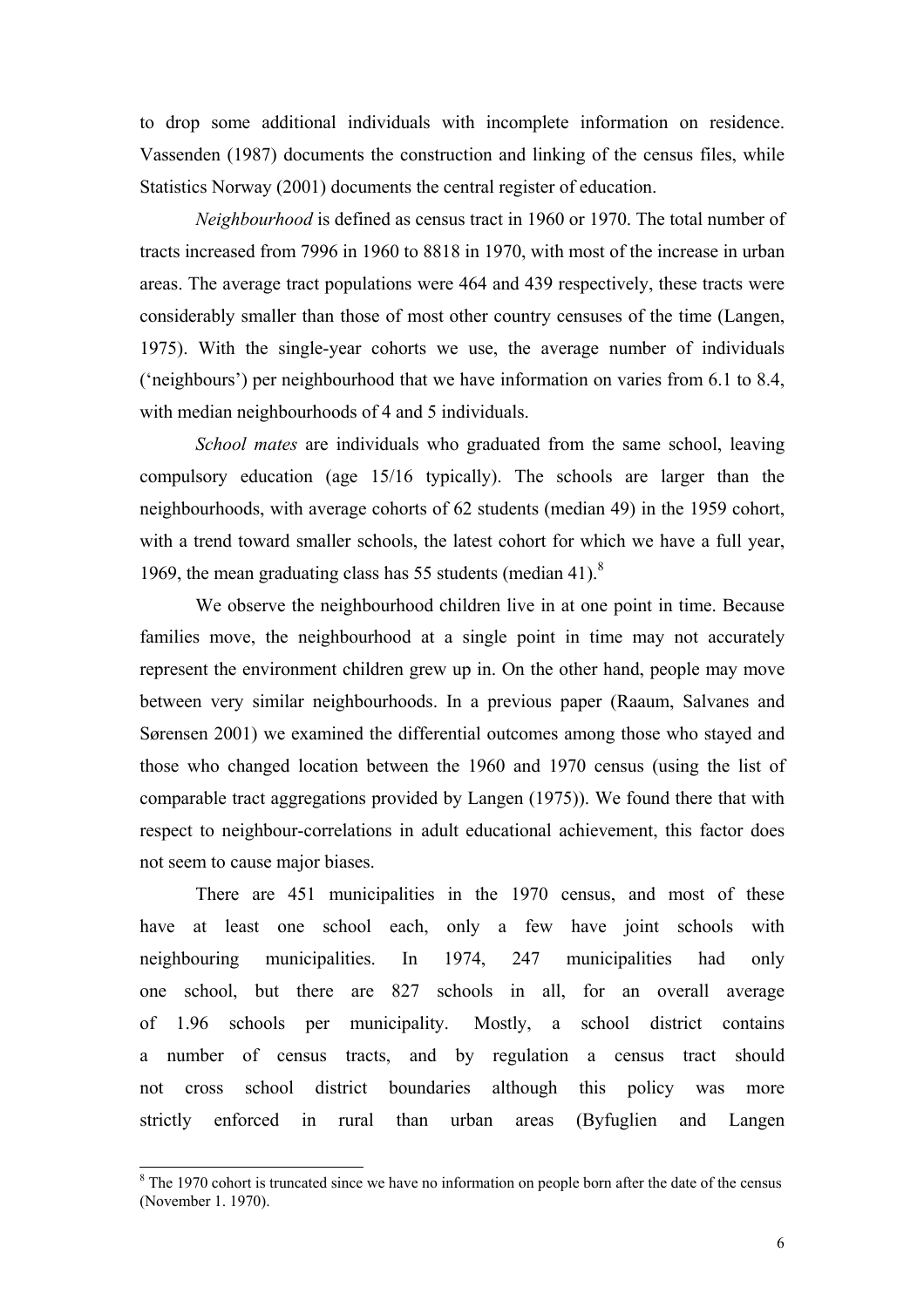1983). Since some time passes between the census of 1970 and our observations of graduations, which appear from 1974 and onwards, internal migration makes it difficult to examine the map from census tracts to school districts in great detail. Noise induced by migration is correlated with the size of the school district, but the median school district had, as of 1974, graduates from 15 census tracts, whereas the 25th percentile school district had graduates from 11 tracts and the 75th percentile had 23 tracts represented.

Our measure of adult educational attainment in our main sample is taken from the register of the level of education maintained by Statistics Norway (Statistics Norway, 2001). This register provides a detailed code of the highest completed education, the completion date and how many years of schooling the highest completed education corresponds to. For individuals with no recent education, their level of education as of the 1970 census is recorded.

Information on the educational attainment of parents is different. The census data on parents contain only categorical coding of types of education. We have transformed the categorical education codes into years of education, using a two-step procedure. A first step maps 1960 census codes to 1970 census codes using repeated observations of the same individuals in the two censuses. A second step maps 1970 codes into years of schooling using the oldest observations in the central register of education. See Raaum, Salvanes and Sørensen (2001) for the details of this procedure.

#### **3.2 The Norwegian mandatory school reform in the 1960s**

In 1959, the Norwegian Parliament passed a law on mandatory schooling and the new compulsory 9 years of schooling was gradually implemented across the country over the years 1960 to 1972. This school reform extended the number of compulsory years of schooling from 7 to 9, keeping school-starting age constant at 7. It also unified the education system beyond the age of 15/16. Before the reform, two years of junior high school preparing for senior high school was possible to attain in some municipalities, but pupils in other areas had to move to another municipality to attend postcompulsory schools. The nine years in the new system were divided into two levels; first six years of primary school, then three years of lower secondary school which prepared for high school. Hence, for more than a decade the Norwegian compulsory school was divided into two separate systems. The first cohort that was involved in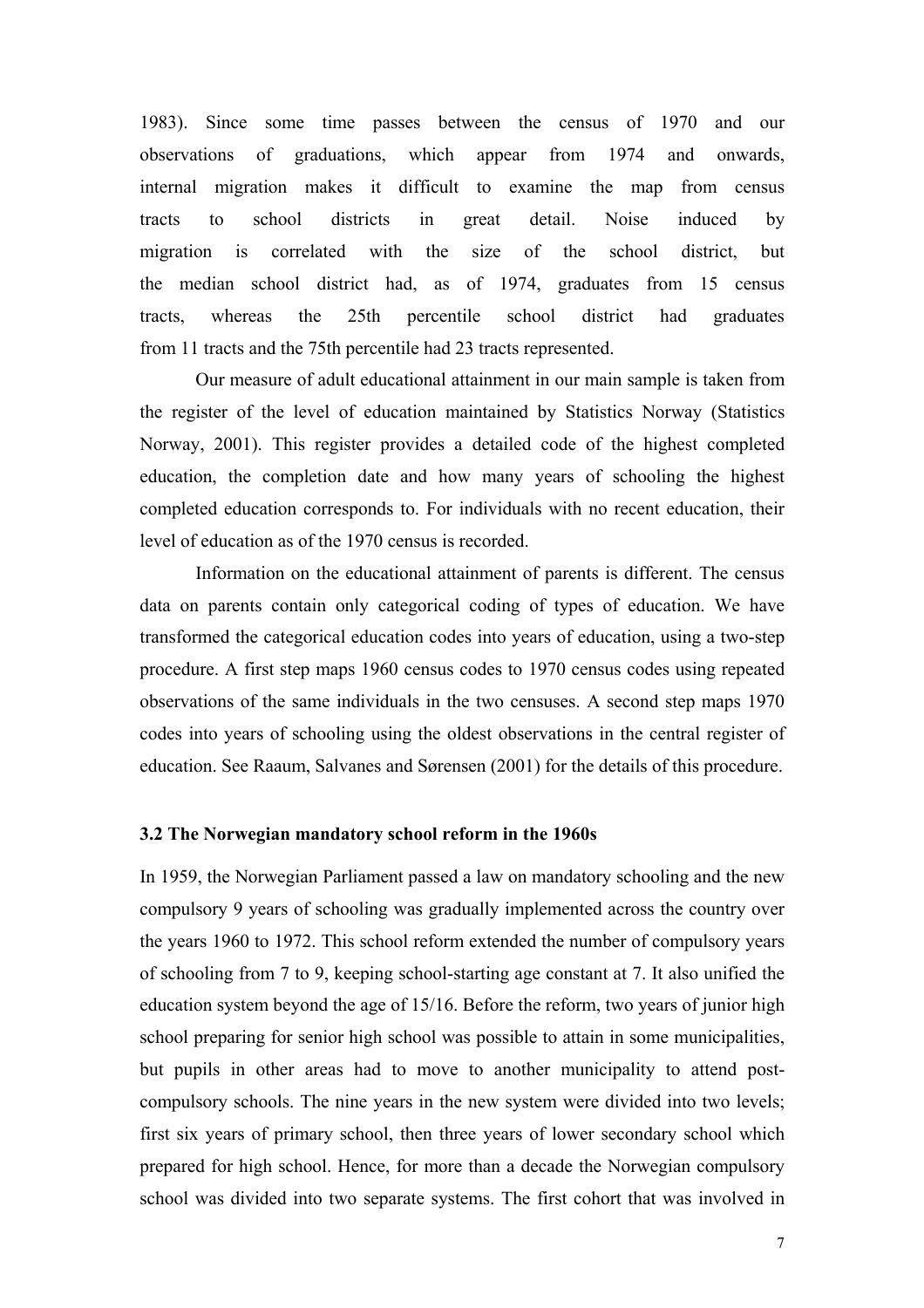the reform was the one born in 1947and the last cohort who went through the old system was born in 1959.

The aims of the reform, explicitly stated in several governmental papers, were to increase the minimum level of educational attainment by extending the number of compulsory education, to smooth the transition to higher education, and finally to enhance equality of opportunities both along the socio-economic and geographical dimension.

### *Implementation process of the reform*

Under the law of 1959 for mandatory schooling, each municipality was invited to apply to a committee under the Ministry of Education to implement the reformed school system for the whole municipality. This application should include a plan for the new school in terms of buildings and funding, although the extra costs of teachers and buildings was provided by the state. It is not exactly clear what the criteria were for being selected by the committee among applicants. However, the committee wanted to cover different types of communities making the sample of implementing municipalities representative for the country and also that the plans for buildings, teaching resources etc were acceptable (Telhaug, 1969, Mediås, 2000).

We are assessing changes in neighbourhood effects (a relative measure) and not assessing levels of education, we are less vulnerable to the problem of whether reform adoption was random in terms of school participation above mandatory years of education. However, the question is of course also in our case of interest whether municipalities that have implemented the new system, at any given time (or for any given birth cohort), do not vary systematically from those who still kept the old school with 7 years of compulsory schooling. When comparing municipalities by reform status, systematic unobserved heterogeneity may bias our results. For instance, did the richest municipalities to implement the reform first? Was it the cities? Or was it the other way around that it was poor rural areas who wanted to implement the reform first since there were obvious economic incentives also to implement the reform? In the public debate from the 1950s and 1960s it was claimed that the old educational system with more streaming, prepared better for the high school and university studies than the new system, indicating that perhaps the rich and city areas implemented the reform late. It was also claimed in the public debate at the time that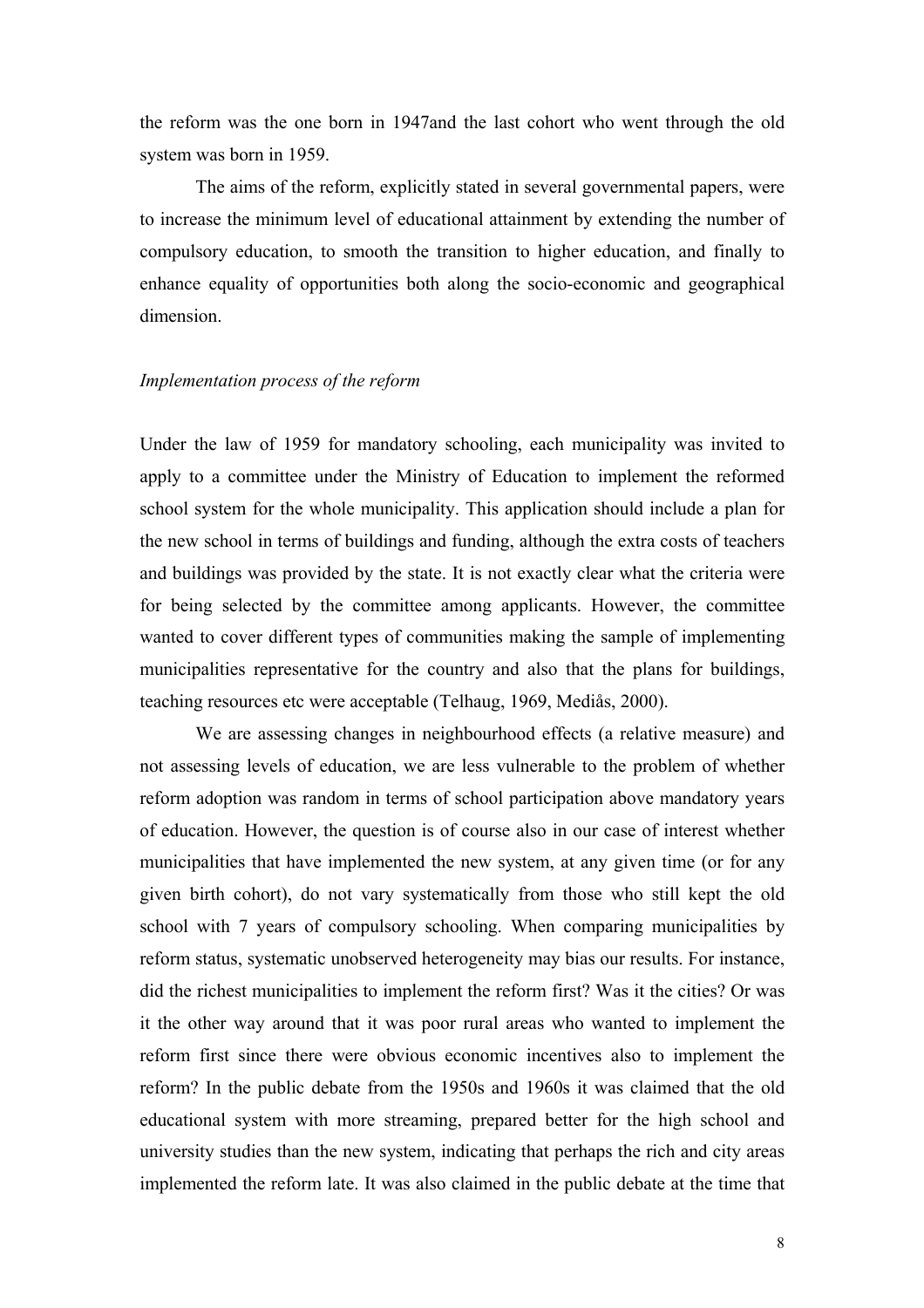9 years of mandatory schooling was not necessary in many rural communities since fishing and farming were the main industries and those did not require 9 years or higher education.

We are not checking these hypotheses carefully in this paper, only presenting some indication of a possible relationship between the average years of parental schooling, by birth cohort of their child and reform status displayed in Figure 1. The figure suggests that the unconditional transition (probability) was positively correlated with the educational attainment of the parents. In Aakvik, Salvanes and Vaage (2003), a detailed analysis of the process of allocating the reforms to municipalities is undertaken. As indicated from Figure 1, the case is not completely clear, but a more detailed analysis did not find support for systematic allocation of the reform to municipalities*.* 

## *Identification of reform status*

Information on what type of primary school people attended is only available for those who never continued schooling above the mandatory years, so it is necessary to classify the type of primary education based on municipality of residence in the censuses of 1960 and 1970. It is, however, not an easy task to find municipality level information on reform implementation. The most authoritative list is Ness (1971), but this list is organized by 1970 municipality. A series of municipality mergers and boundary adjustments throughout the 1960s make it difficult to fix a point in time for the reform based on 1960 municipality. We want to concentrate on finding a date of implementation using the 1960 municipalities; since a 1970 municipality can include several 1960 municipalities with different dates of implementation, and thus it is more difficult to fix a unique implementation year for the 1970 municipalities.

We use a classification scheme based on administrative data on adult educational achievement, focusing on those who left school with only primary education, let us call these people the "dropouts". For each 1960 municipality, we follow the cohorts of those who lived there at the time of the 1960 census. For each year we can calculate the share of dropouts from the old system and the share of dropouts from the new system. We want to use these dropout rates to calculate two candidate measures of reform date: The first one when the dropouts from the old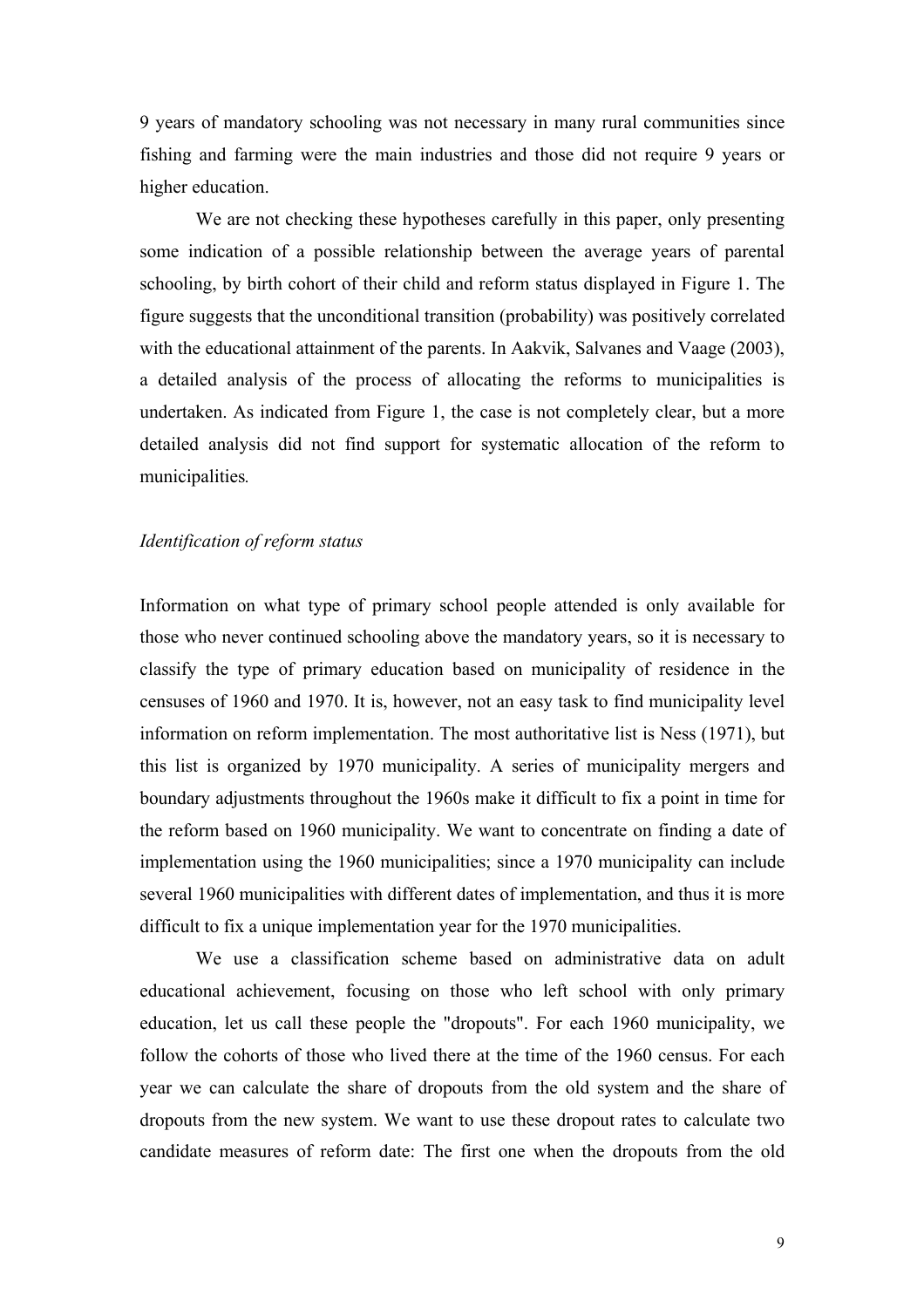system stop appearing, and the second one when the dropouts from the new system start showing up.

Since we must allow for some migration, we cannot simply use indicators of whether there are any dropouts at all as measures of school type. Such a scheme would be much too sensitive to internal migration of even a single individual who moved and dropped out in a municipality with a different implementation date than the one he left. This problem would be particularly important for dating reform in the larger municipalities since they receive the many migrants. In order to get around this we need to measure the number of dropouts relative to the population of potential dropouts, and we need to set a positive cut-off rate to allow for some measurement error. We also want to avoid that this measurement error is systematically related to the schooling pattern in the municipalities, so we cannot use a uniform cut-off rate across all municipalities. Instead we calculate municipality specific "normal rates" of dropout based on the dropout rates of the 1946--48 cohorts who were not exposed to the reform. When the dropout rate from the old system falls below 50 per cent of this "normal" rate, we have the first candidate date of when the reform was implemented. Similarly, we calculate such normal dropout rates from the new system using the 1957--59 cohorts who we know with certainty went through the new system. The year the rate of dropouts from the new system reach 50 per cent of this second normal rate is our second candidate date of reform implementation.

When the two candidate measures agree on what year the reform was implemented, we use this as the year of implementation. Should there be a gap of one or two year between the two candidate measures, such that it would seem that the old system closed before the new one opened, we use the second candidate measure since this is most resistant to a secular decrease in the dropout rate. Should there instead be an overlap of one year between the two candidate measures, such that it seems the old system and the new system coexisted for a year, we tried to check all larger municipalities (with more than 100 students) against the list in Ness (1971) and local informants. For smaller municipalities with one-year overlaps, we have randomly assigned one of the candidate years. The remaining municipalities, for which none of these methods worked, have been dropped from the sample. While there will certainly be some measurement error in our reform date taken as a flow indicator of reforms, we believe the measurement error in the stock of reformed and non-reformed municipalities for a given year is small.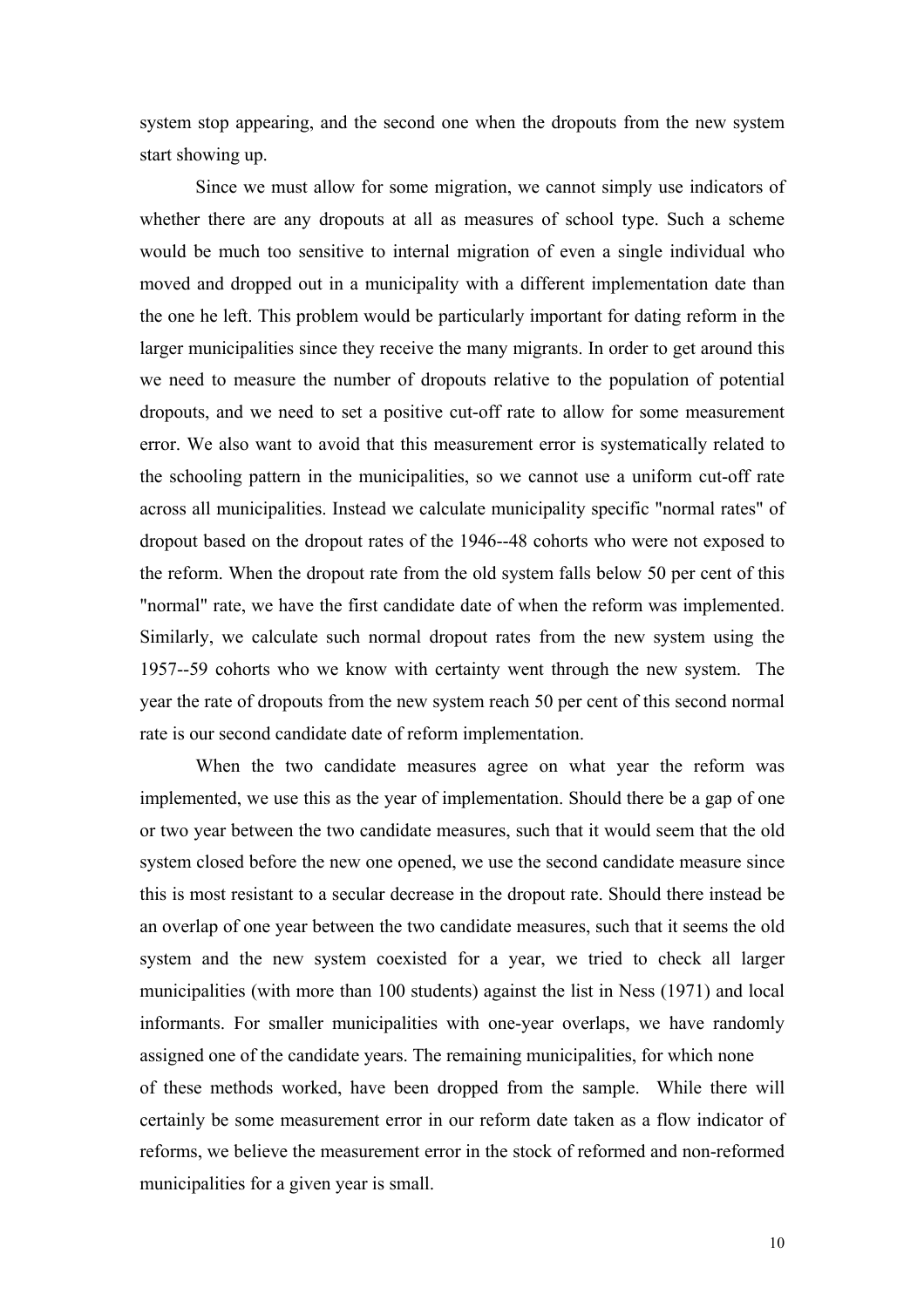This method provides a year of implementation for 545 out of 728 municipalities. Table 1 displays the relative importance of the various rules in assigning an implementation date. The slow and gradual implementation for the reform is illustrated in Figure 2. Table A4 in the Appendix presents descriptive statistics for the included and non-included neighourhoods. As we can see there is very little difference. In our analysis below, we only consider birth cohorts where the smallest of the reformed and the non-reformed group constitutes at least 5 per cent of the students, and we therefore exclude the 1946--47 and the 1957--59 cohorts.

# **4. Results**

l

Neighbour and school-mate correlations are estimated using the full list of all unique pairs within neighbourhoods or schools that are not also siblings, see Solon et al (2000). Correlations are reported separately for each birth year, in order to distinguish between neighbourhoods located in pre- and post-reform municipalities. If we expanded the number of birth cohorts, each neighbourhood would consist of children who went to different school systems. One might argue that children are affected by the attitudes and behaviour among older peers and not only by those of equal age. However, those born in the same year would be exposed to the same environment, e.g. have the same older role models. Detailed results are reported in Appendix Tables  $A1-A3$ 

## **4.1 Trend in the effects of childhood neighbourhood and parental education**

Figure 3 displays the correlations in educational attainment among neighbouring children by birth cohort.<sup>9</sup> The neighbourhoods of the 1947--1958 cohorts are defined by the 1960 census, while the 1970 census defines the neighbourhoods for the 1955-- 1970 cohorts. The figure also includes the family background adjusted correlations which subtracts the covariance component arising from sorting on observed family characteristics (i.e. parental education). The correlations are substantial, around 0.1, for the cohorts born in the late 1940s and early 1950s. There is a clear trend of declining correlations until around the 1962 cohort, but from then onwards, the correlations are basically constant at a level of about 0.025. Since the estimates using

 $9^9$  The standard errors are not displayed, but they are very small and vary around 0.006, see Appendix.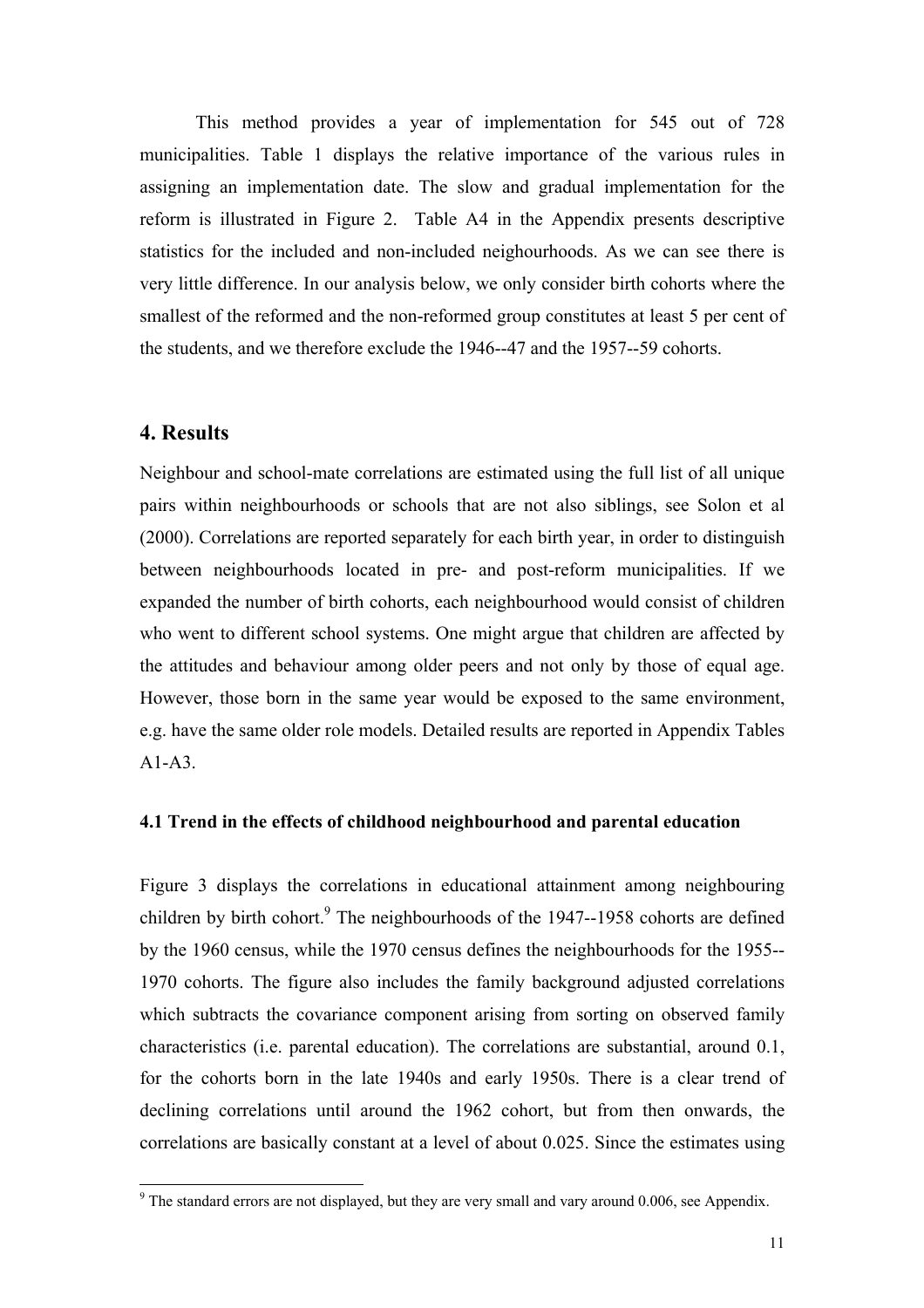the two alternative neighbourhood definitions for the 'overlapping' birth cohorts, 1955-58, are basically the same, the lower correlations in the 1960 cohorts cannot simply reflect a change in the definition of neighbourhoods.

Apparently, correlations in Figure 3 are small and some may find them negligible. However, if we convert an correlation estimate of 0.1 into 'level effects' in years of schooling, we get a standard deviation of neighbourhood effects which amount to about  $0.95$  years.<sup>10</sup> A correlation of  $0.03$  corresponds to a standard deviation of 0.5 years of schooling. Consequently, even seemingly negligible correlations are non-trivial. For comparison, a correlation of 0.4, which is the typical number for Norwegian siblings, corresponds to a standard deviation of effects of 1.9 years of schooling.

Figure 3 also reveals that family sorting matters. In order to adjust for parental education we regress educational attainment on schooling years of the father and mother and neighbourhood dummies. Subtracting the covariance of predicted family effects from the total covariance and dividing by the total variance of educational attainment, we get the adjusted neighbour correlations. When correlations are adjusted for parental education, the estimates are reduced by more than fifty percent. While the neighbour correlations for the cohorts in the late 1940s and early 1950s remain significant, at around 0.04, it drops steadily over time and is close to zero from the 1960-cohorts onwards. As even the family adjusted correlations can be seen as upper bounds on the neighbourhood effects, we conclude that the impact of childhood community on adult educational attainment is negligible for Norwegians who are today in their thirties and early forties.

The declining neighbourhood effects may reflect that sorting on unobserved family characteristics have become less severe over time. This explanation can be checked by looking at how adult education is distributed within and between neighbourhoods over time, since we expect the sorting on the basis of parental education to be the same as on unobserved characteristics. Table 2 is taken from Raaum, Salvanes and Sørensen (2001) and shows that the between-neighbourhood component has become more important over time, indicating that sorting has been more, rather than less, severe.

 The family adjustment is based on cohort-specific estimates of the association between the schooling years of parents' and children. Figure 4 displays the estimated

l

 $10$  By rearranging (3) and use of the observed standard deviation in schooling which is about 3.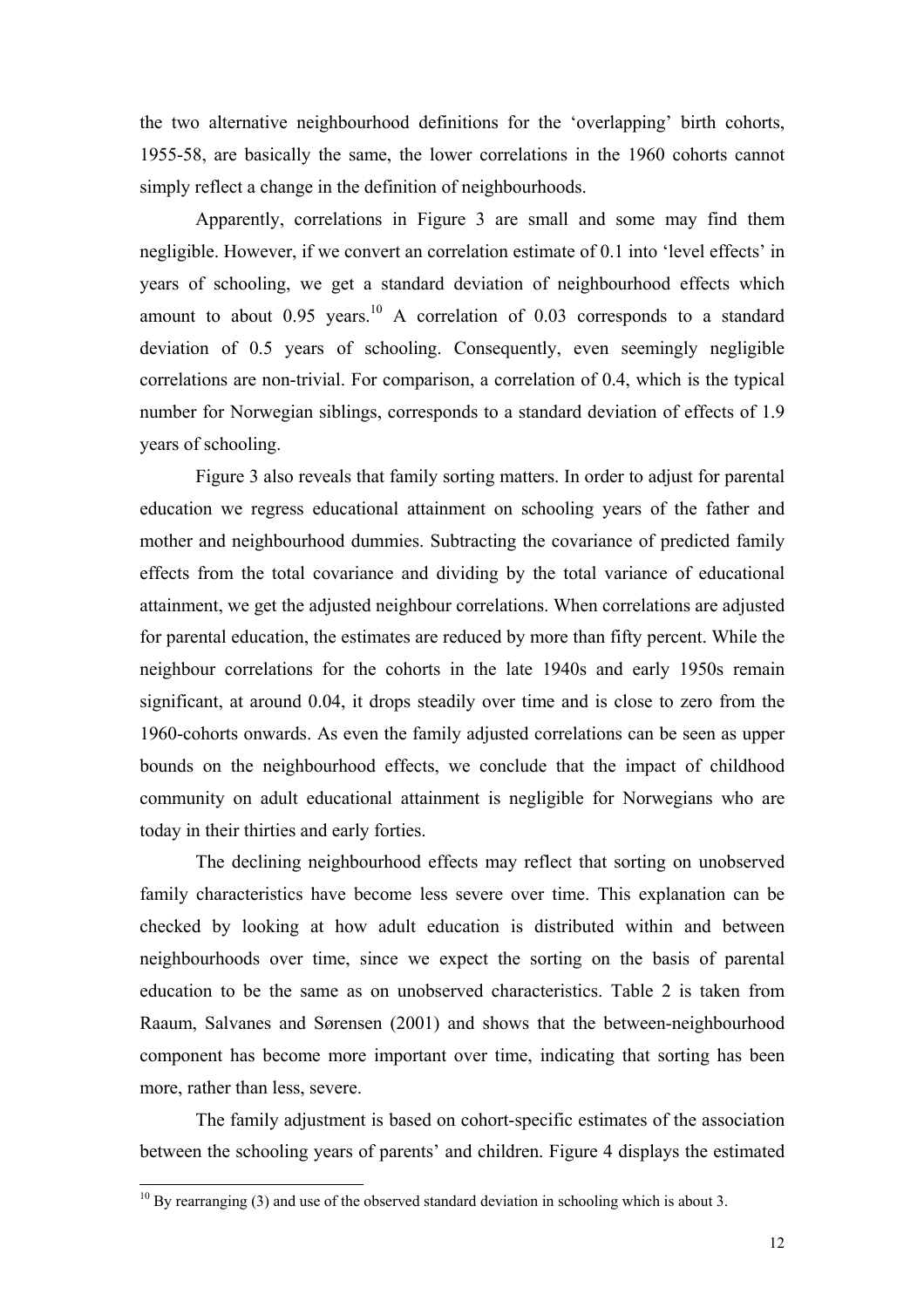regression coefficient of the schooling years of the mother and father. An interaction term turn out negative and the coefficients are evaluated at the mean for fathers and mothers. Two striking results appear. First, there is a clear trend of declining association between education attainment of parents and child, suggesting that intergenerational educational mobility has increased, in accordance with Bratberg, Nilsen and Vaage (2002). Second, the 'effect' of mother's education seems to be the stronger.

#### **4.2 Neighbour correlations by primary school reform status**

For each of the 1948-1956 birth cohorts, we classify individuals as 'before- or afterreform' according to the reform-status of the municipality in which their neighbourhood is located. Neighbour correlations are then estimated separately by cohort and reform status. This exercise is motivated by the pattern of declining neighbour correlations; ff the primary school reform lowered the impact of childhood location, we expect to find a lower correlation among neighbouring children who went to the new school system. Consequently, as more children were entering the new school, the overall neighbour correlation would drop as a result of the reform.

The neighbour correlations are displayed in the left panel in Figure 5, while the family adjusted estimates are shown in the right panel. First, looking at the left panel we see that the after-reform correlations are all lower than the before-reform correlations during the first seven years (incl. the 1953 cohort). By 1953 about 50 per cent of the cohort lived in municipalities which had implemented the new school system. Thereafter, the correlations of two groups are basically the same. We also see that the trend of declining correlations, with exception for the 1953-cohort, remains when we consider the before-reform neighbourhoods. No such trend is found for the after-reform individuals.

Second, the right panel shows that the difference according to reform status drops significantly when we adjust for parental education. Although the estimated neighbour correlations are higher in the before-reform municipalities in seven of nine cases, there is no clear pattern. There is a tendency of lower post-reform correlations in municipalities that implemented early. This is restricted to the 1947—1951 cohorts and the fraction of pupils in the new school is less than 25 per cent in these cohorts.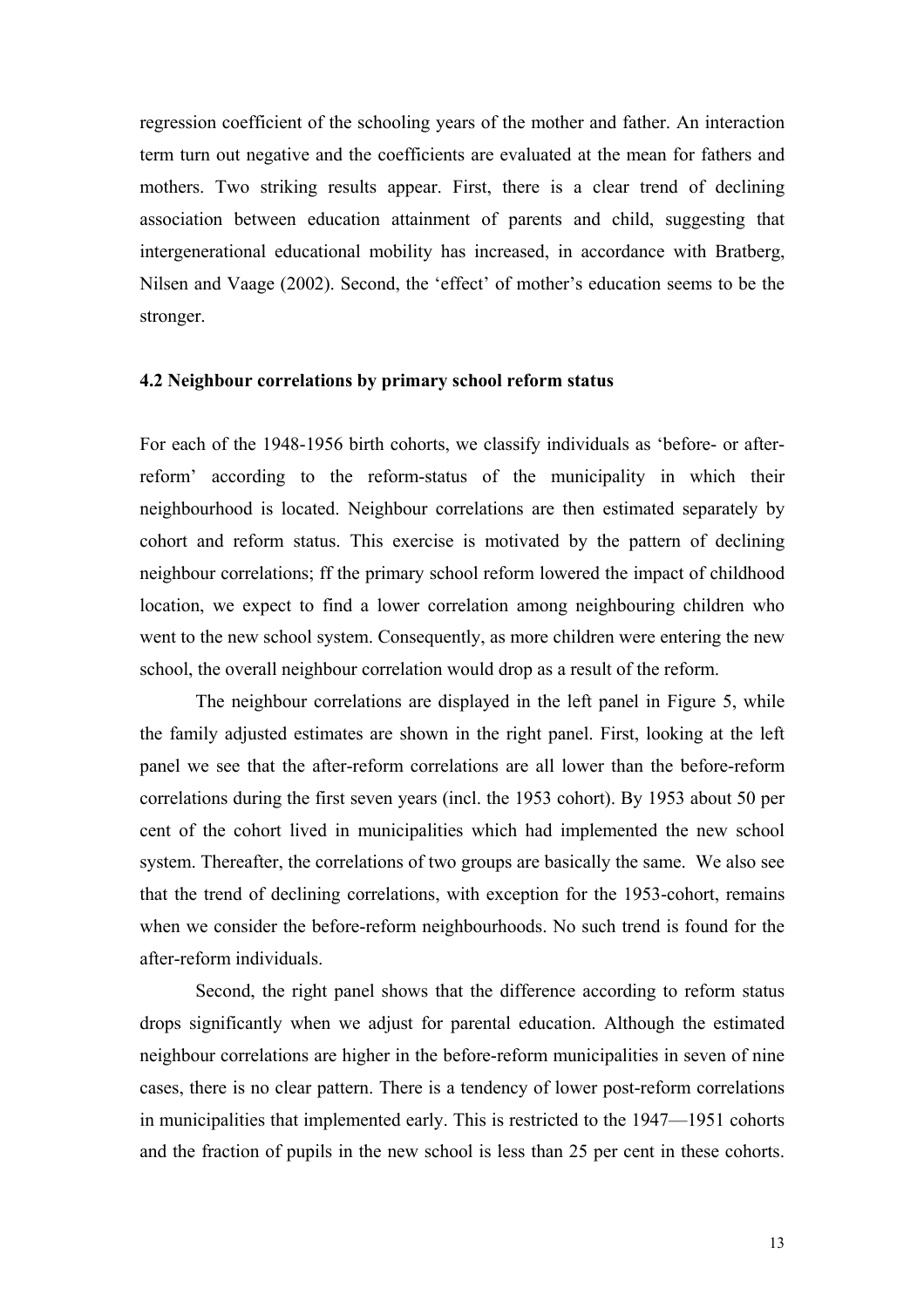At most, the primary school reform implemented throughout the 1960s had a modest impact on the overall trend of declining neighbourhood effects.

#### **4.3 School mate correlations**

A lower secondary school identifier is available from 1974 onwards, enabling us to construct school mates defined as children born between 1959 and 1970 who graduated from the same school around the age of 15/16. All went to the new system with nine years of compulsory schooling. Figure 6 displays correlations in years of schooling among school mates, by birth cohort. The upper line shows the unadjusted correlations and we recognize the pattern of declining correlations found among neighbouring children of the pre-1962 cohorts. We note, however, that the school mate correlations are significantly lower than the corresponding neighbour correlations.

Again, we expect that the sorting of families into local communities and school areas will give a positive bias in the estimates of overall school effects. The family adjusted school mate correlations are significantly lower and even close to zero. Thus, we find a negligible impact of factors shared by children who graduated from the same school at the age of 15/16. In other words, the variation in 'school quality' and the magnitude of peer-effects seem to be very small. This is consistent with the negligible neighbour correlations of the same cohorts and also the low levels of 'between-school' variance typically found in studies of student performance distributions (Coleman et al., 1966, OECD, 2003). One caveat needs to be emphasized. The interpretation of a family adjusted school mate correlation as an upper bound on the school effects is based on the assumption that children of 'advantaged' families go to 'good schools', i.e.  $cov(\beta' Z_c, \alpha' X_c) \ge 0$ . Since school resources are partly distributed in a compensating way which provides extra resources to schools teaching pupils with specific needs, this assumption may not hold. On the other hand, our family background adjustment is unlikely to account for the total impact of clustering of similar families in schools.

# **5. Conclusions**

This paper has studied the composite effect of primary schools and neighbourhoods on adult educational attainment in Norway with particular emphasis of changes over time. We focus on correlations in final years of schooling among neighbouring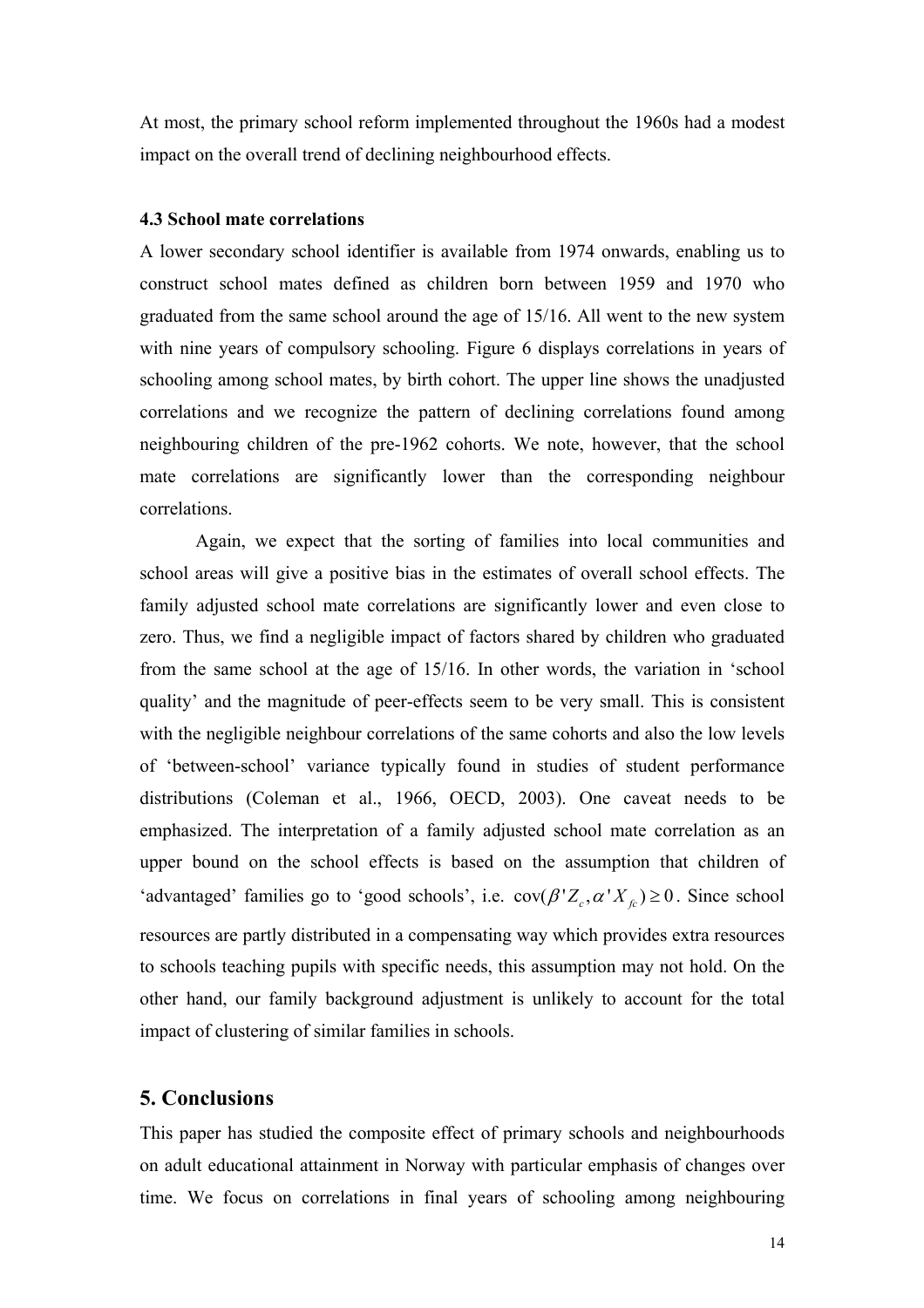children as well as school mates. These correlations measure the proportion of the variance in years of schooling explained by factors shared by individuals who grew up in the same local community or graduated from the same school at the age 15/16. We do not identify the effects of *specific* neighbourhood and school characteristics, but the correlations measure the relative importance of childhood neighbourhood and school. As such, the measures are closely linked to 'inequality of opportunity' where the location of your parents' home affects your adult outcome.

 The impact of neighbourhoods on educational attainment has diminished, in accordance with Raaum, Salvanes and Sørensen (2001). Estimating neighbourhood effects for all birth cohorts from the late 1947 to 1970, we find a clear trend of declining correlations until around the 1962 cohort. From then onwards, the correlations are basically constant and close to zero when we adjust for family sorting into local communities.

We single out the primary school reform gradually introduced during the 1960s as a potential explanation, because the primary schools constitute a part of the neighbourhoods. The reform extended the compulsory schooling from 7 to 9 years, provided a common curriculum for all schools and was aimed at equalizing opportunities across socio-economic and geographical backgrounds. For each of the 1947—1956 birth cohorts, we classify individuals as 'before- or after-reform' according to the reform-status of the neighbourhood. The estimated neighbour correlations tend to be higher in the before-reform municipalities, but the difference is reduced when we adjust for parental education. The primary school reform implemented throughout the 1960s cannot fully explain the trend of declining neighbourhood effects in Norway.

Finally, we estimate school mate correlations for children born between 1959 and 1970, looking for the impact of factors shared by children who graduated from the same school at the age 15/16. Effects of school resources and organizational practices, peer effects within schools and local communities are included in this measure. Accounting for family sorting, the school mate correlations are close to zero. Thus, the variation in 'school quality' and the impact of peers on final educational attainment seem to have been very limited in Norway, consistent with the negligible neighbour correlations found for the same cohorts.

Focusing on Norwegians presently in their thirties and early forties, their childhood neighbourhood and primary school have had a negligible impact on their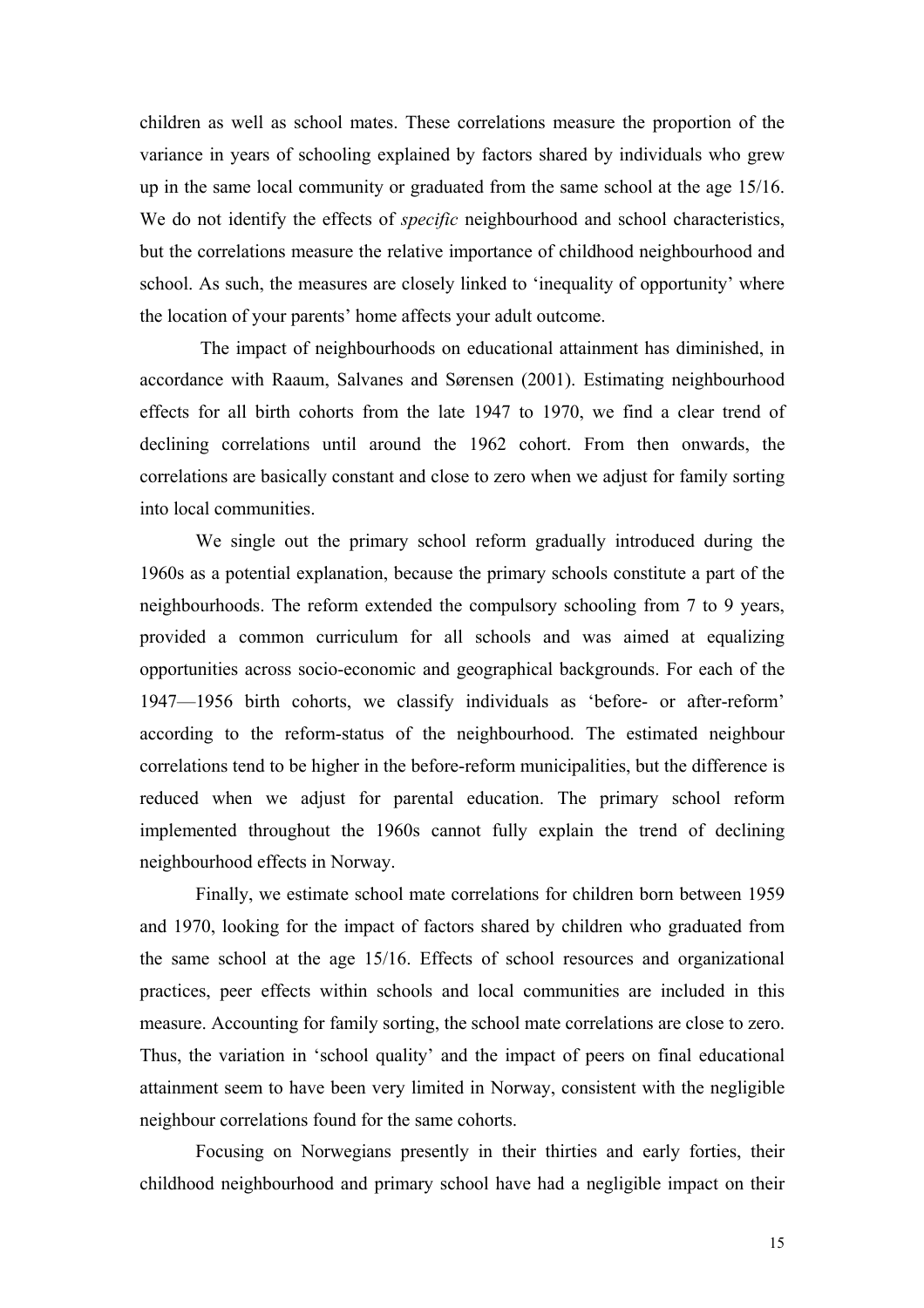educational attainment. Since significant neighbourhood effects are found for those ten years older, it seems likely that policy changes have been effective in leveling the playing field across local communities. Even if the effects of the primary school reform are found to be limited, we believe that redistributive policies equalizing spending across municipalities and other educational reforms are likely explanations.

Family background, however, remains to be an important determinant of educational attainment. The evidence on how family effects have changed over time is mixed. Apparently, the declining association between educational attainment of children and parents, as well the drop in neighbourhood effects, are both at odds with the stable sibling correlations found in Raaum, Salvanes and Sørensen (2001). As neighbourhood and parental education represent factors typically shared by siblings, we would expect sibling correlations to fall as well. However, alternative measures of intergenerational mobility do not necessarily change in the same direction. Sibling correlations are affected by intra-family resemblance as well as inter-family differences. Imagine that educational reforms induce all 'talented' children from 'disadvantaged' families (where 'talent' is shared by siblings), to continue school and enter higher education. If parental resources only allowed one of the children to enter university in the earlier cohorts, the reforms would reduce intra-family differences which would contribute to a higher resemblance in educational attainment among siblings. This example illustrates the possibility that intra-family resemblance is strengthened, while differences between families are reduced.

In the Nordic countries, access to rich administrative and census data has opened up during the last five to ten years. Matched data on individuals, families, schools and neighbourhoods facilitate new approaches in future studies which try to disentangle the effects of these factors. Good data help a lot, but the real challenge is to establish a framework which enables us to identify behaviour as well as responses to policy changes.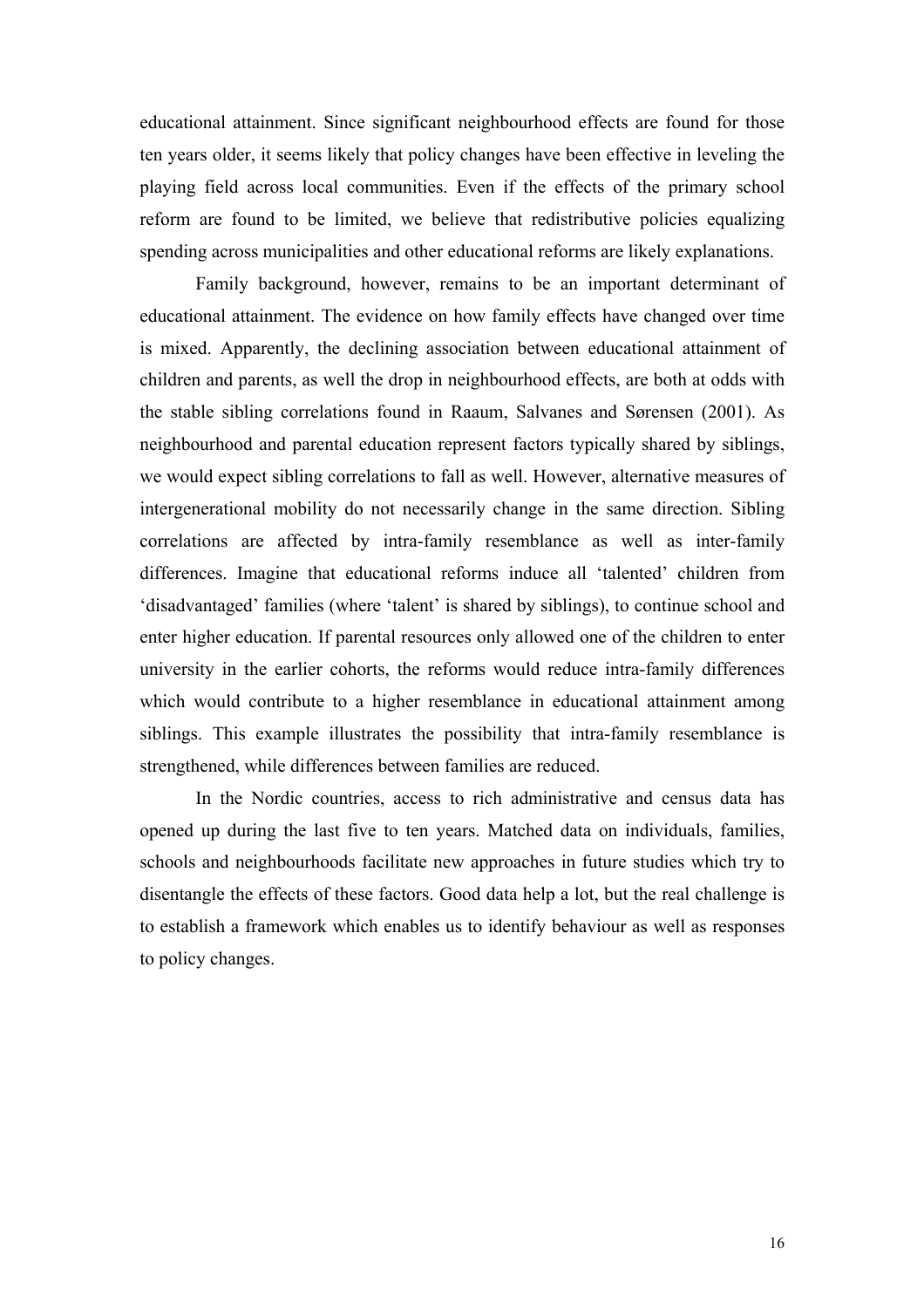## References

Aakvik, A. Salvanes, K. G. and Vaage, K. (2003). "Measuring the Heterogeneity in the Returns to Education in Norway using Educational Reforms", CEPR DP 4088.

Altonji, J.G. (1988). "The effects of family background and school characteristics on education and labor market outcomes of relatives", mimio, Northwestern University.

Betts, J. R. (1996). "Do school resources matter only for older workers?", *Review of Economics and Statistics* , Vol. 78, pp. 638-652.

Bonesrønning, Hans. 2003. "Class Size Effects on Student Achievement: Patterns and Explanations", *Southern Economic Journal,* forthcoming*.* 

Bratberg, Espen, Øivind Anti Nilsen, and Kjell Vaage. 2002. "Assessing Changes in Intergenerational Earnings Mobility." Centre for Economic Studies in Social Insurance Working Paper No. 54, University of Bergen, December.

Byfuglien, J. and Langen, O. R. (1983). Grunnkretser, tettsteder og menigheter: Dokumentasjon 1980. Statistisk sentralbyrå, rapport 83/13.

Coleman, J. S. et al. (1966). *Equality of Educational Opportunity*. Washington DC: US GPO.

Dearden, L., Ferri, J. and Meghir, C. (2002)."The effect of school quality on educational attainment and wages", *Review of Economics and Statistics* , Vol. 84, pp. 1-20.

Dustmann, C., Rajah, N. and Van Soest, A. (2003). "Class size, Education and Wages", *Economic Journal,* vol 113, pp. F99-F120.

Falch, T. and Tovmo, P. (2001). "Norwegian local finance in the 1930s and beyond", mimeo, The Norwegian University of Science and Technology.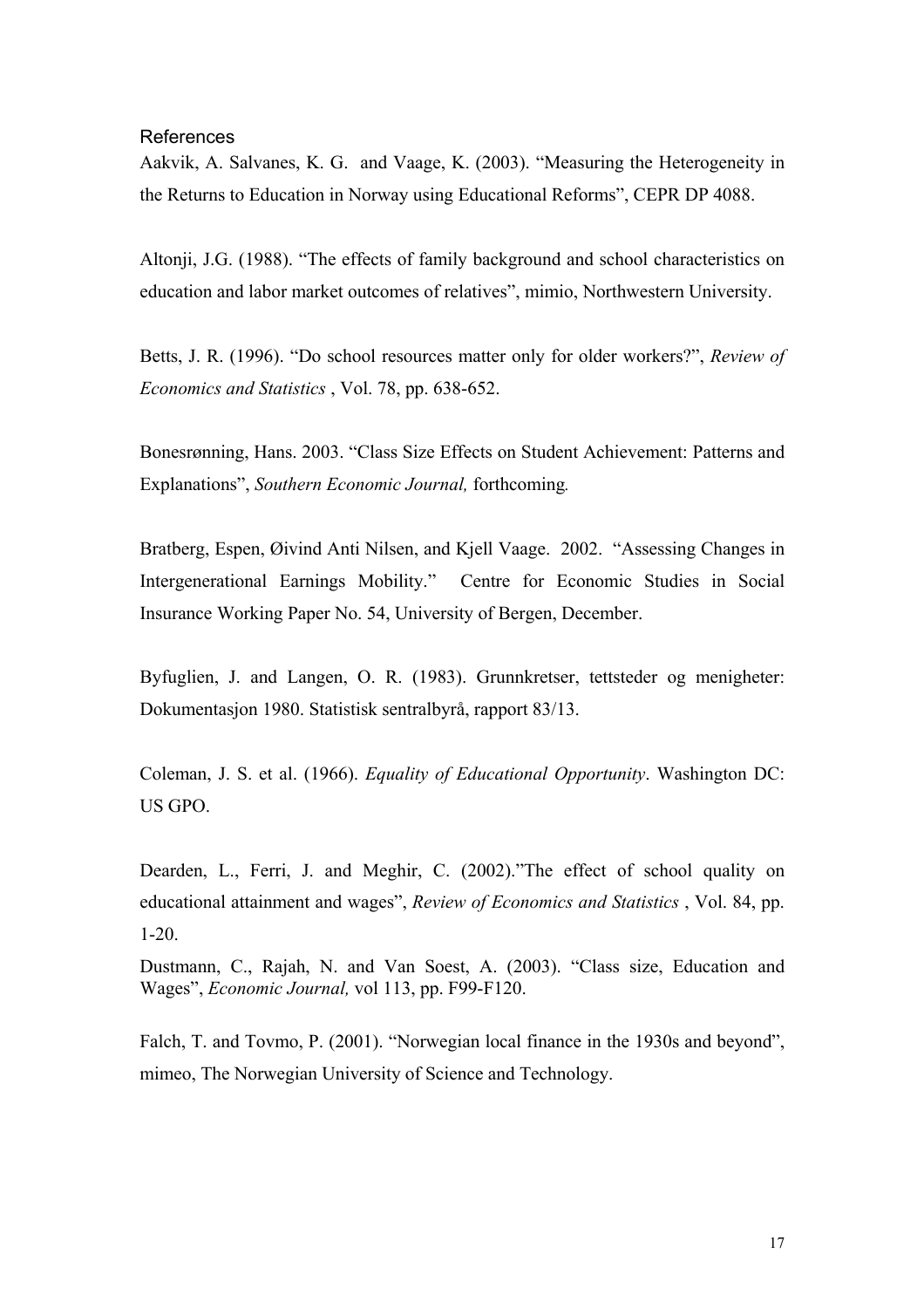Ginther, D., Haveman, R. and Wolfe, B. (2000). "Neighbourhood attributes as determinants of children's outcomes: How robust are the relationships?" *Journal of Human Resources*, vol. 35, pp. 603-42.

Hanushek, E. (2003). "The Failure of Input-Based Schooling Policies", *Economic Journal,* vol 113, pp. F64-F98.

Hoxby, C. (2000). "Peer effects in the classroom", NBER working paper No. 7867.

Krueger, A. B. (2003): "Economic Considerations and Class Size" *Economic Journal,* vol 113, pp. F34-F63.

Langen, O. R. (1975). Folketellingskretsene i Norge i 1960 og 1970: Sammenliknbare kretsenheter.

Leschinsky, A. and Mayer, K. A. (eds.) (1990). *The Comprehensive School Experiment Revisited: Evidence from Western Europe.* Frankfurt am Main: P. Lang.

Lochner, L. and Moretti, E. (2002). "The effect of education on crime: evidence from prison inmates, arrests, and self-reports", NBER working paper no. 8986.

Mediås, O. A. (2000). Fra griffel til PC. Steinkjer: Steinkjer kommune.

Meghir, Costas and Marten Palme. 2003. "Ability, parental background and education policy: empirical evidence from a social experiment", Mimeo, Stockholm School of Economics.

Møen, Jarle, Kjell G. Salvanes and Erik Ø. Sørensen. 2003. "Documentation of the Linked Empoyer-Employee Data Base at the Norwegian School of Economics." Mimeo, The Norwegian School of Economics and Business Administration.

Ness, E. (red). (1971). Skolens årbok 1971. Oslo: Johan Grundt Tanum Forlag.

OECD (2003). *PISA, Literary Skills for the World of Tomororrow, OECD and Unesco*, http://www1.oecd.org/publications/e-book/960307.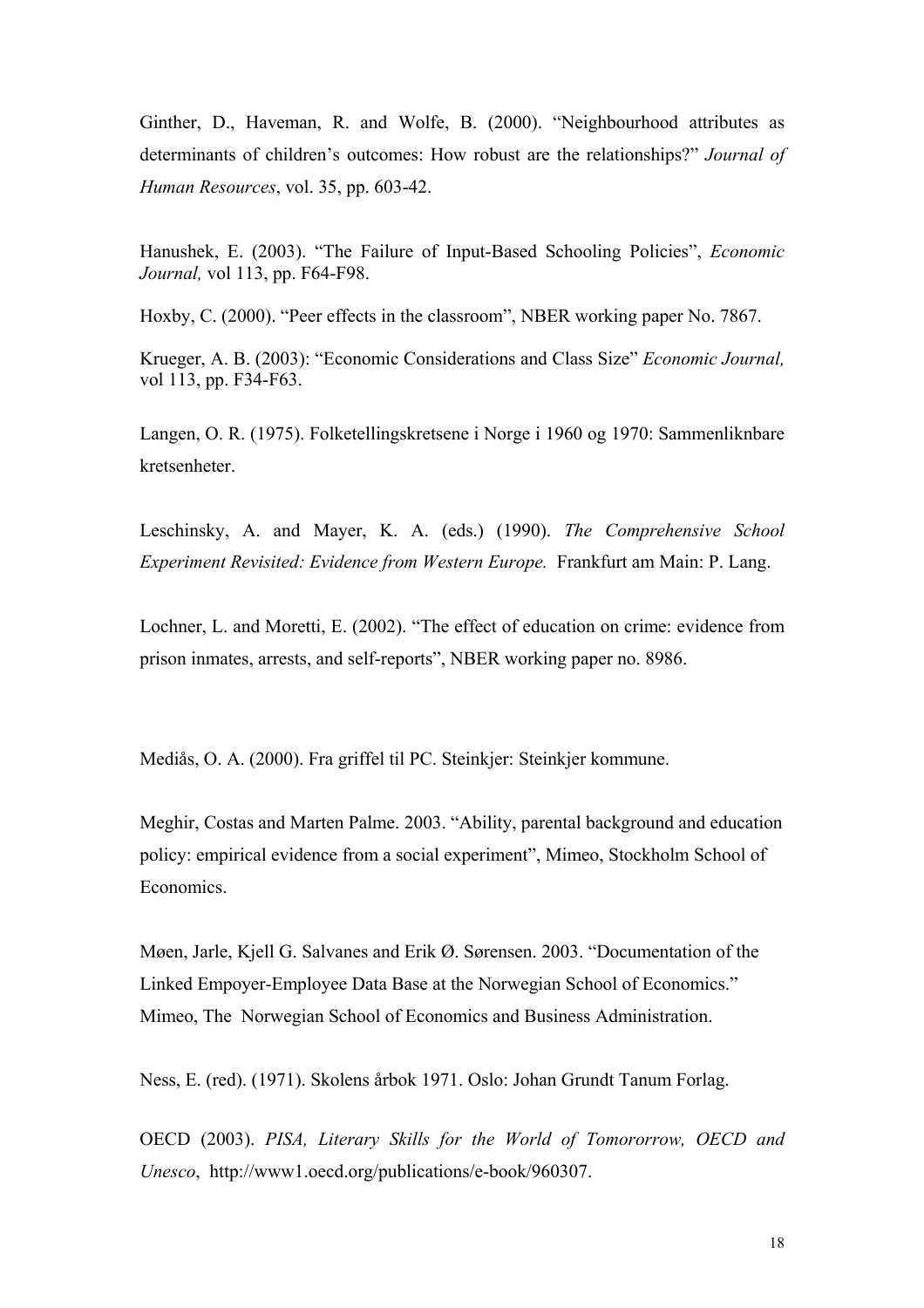Oreopoulos, P. (2003). "The compelling effects of Compulsary schooling: evidence from Canada", Department of Economics, University of Toronto.

Pischke, J.-S. (2003). "The impact of length of school years on student performance and earnings: evidence from the German short school years", London School of Economics.

Raaum, O., Salvanes, K.G. and Sørensen, E. Ø. (2001). "The Neighbourhood is not what it used to be" Discussion paper 36/2001, The Norwegian School of Economics.

Page, M.E. and Solon, G. (2003). "Correlations between brothers and neighbouring boys in their adult earnings: The importance of being urban", *Journal of Labor Economics*, forthcoming.

Solon, G. Page, M.E., and Duncan, G.J. (2000). "Correlations between neighbouring children in their subsequent educational attainment", *Review of Economics and Statistics* , Vol. 82, pp. 383-392.

Statistics Norway (2001). Utdanningsstatistikk: Dokumentasjon 2000 av den individbaserte utdanningsstatistikken. Norges offisielle statistikk C645, Statistisk sentralbyrå.

Telhaug, A. O. (1969). Den 9-årige skolen og differensieringsproblemet. En oversikt over den historiske utvikling og den aktuelle debatt. Oslo: Lærerstudentenes Forlag. Vassenden, Kåre (1987). Folke- og boligtellingene 1960, 1970 og 1980. Dokumentasjon av de sammenliknbare filene. Statistisk sentralbyrå, rapport 87/2.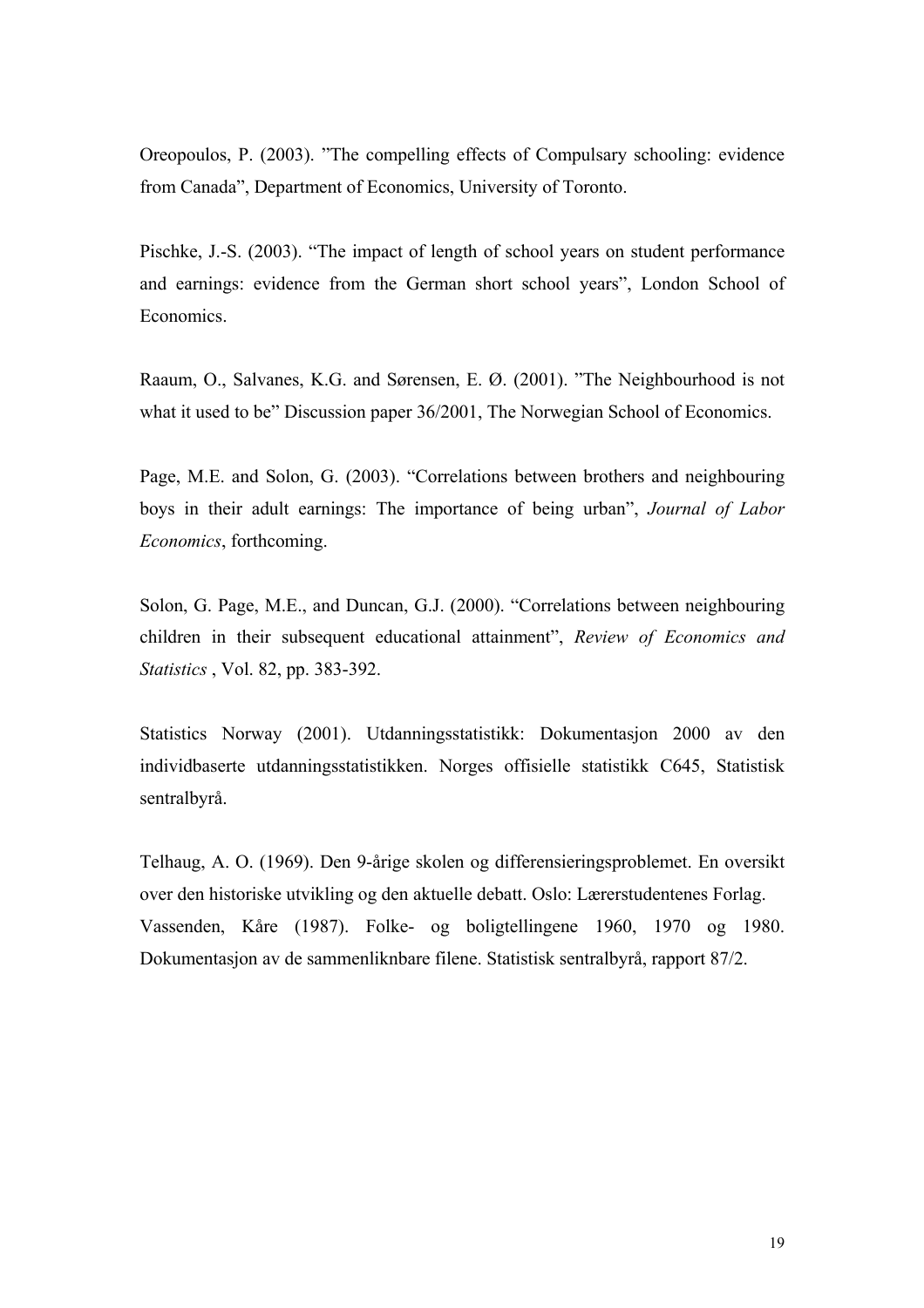

Figure 1. Accumulated shares of after-reform municipalities and pupils.



Figure 2. Parental Years of Education. By Primary School Reform Status and Birth Cohort.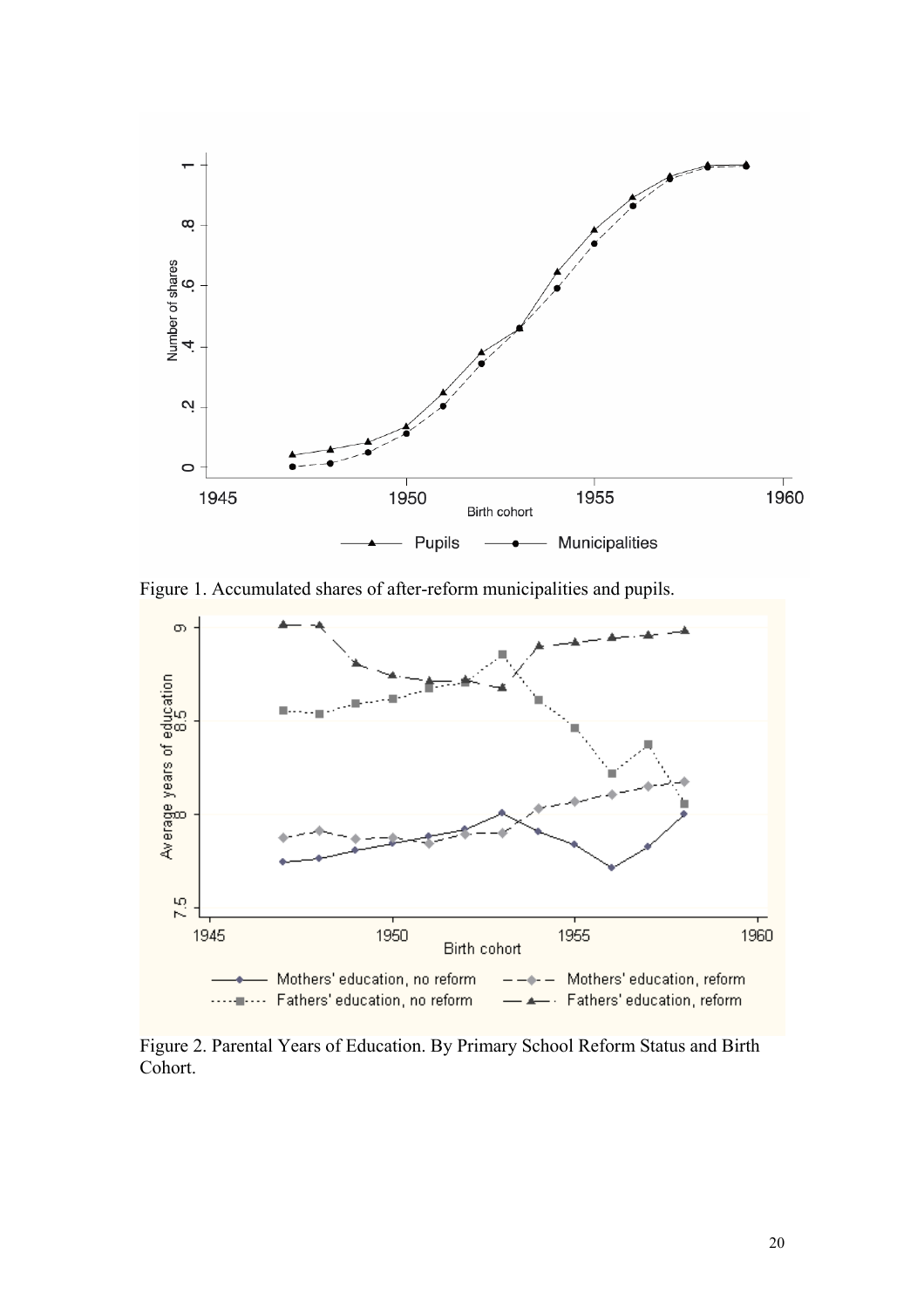

Figure 3. Neighbour Correlations by Birth Cohort.



Figure 4. Effects of parental education on children's schooling. By Birth Cohort.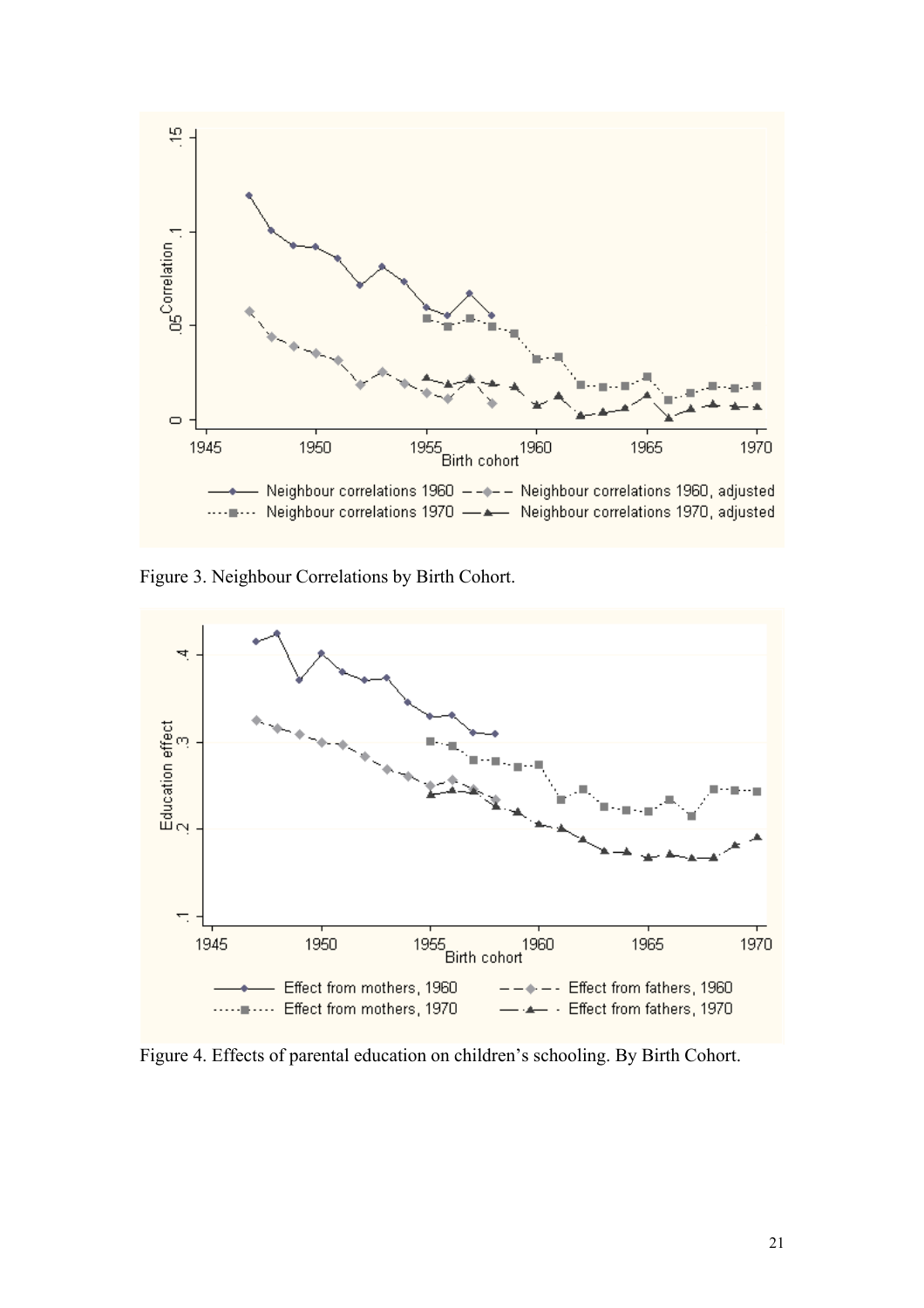

Figure 5. Neighbour Correlations. By Primary School Reform Status and Birth cohort.



Figure 6. School Mate Correlations. By Birth Cohort.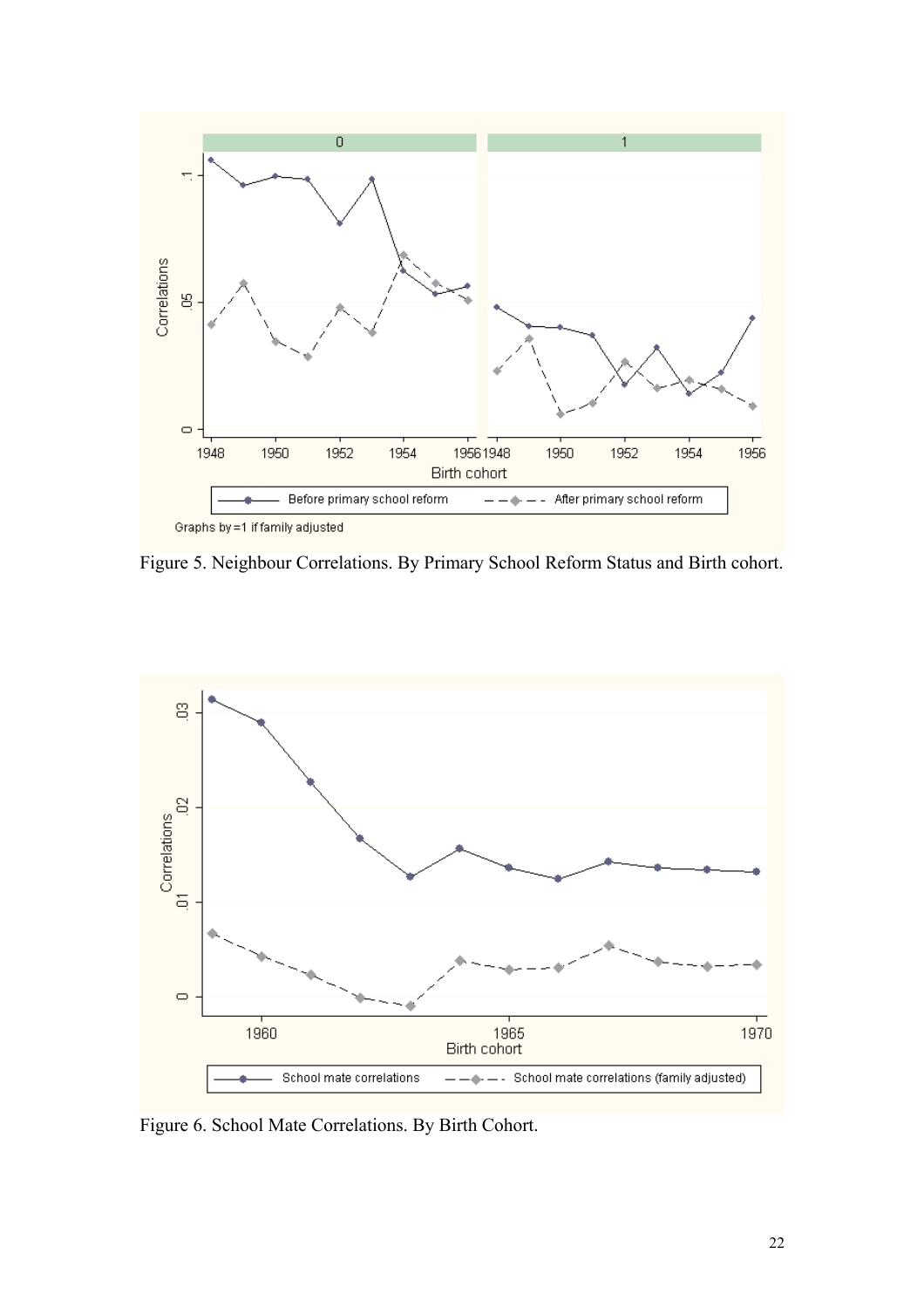|                             | Share of municipalities | Share of pupils |
|-----------------------------|-------------------------|-----------------|
| The two indicators coincide | 0.398                   | 0.555           |
| One year gap                | 0.143                   | 0.125           |
| Two year gap                | 0.059                   | 0.042           |
| Manual inspection           | 0.029                   | 0.078           |
| Random assignment           | 0.116                   | 0.071           |
| Undecided, not used         | 0.255                   | 0.129           |

*Table 1. Procedures of reform year identification* 

# *Table 2. Degree of neighbourhood sorting*

|                                                                                    | Mother's education |         | Father's education |         |
|------------------------------------------------------------------------------------|--------------------|---------|--------------------|---------|
|                                                                                    | 1945-55            | 1955-65 | 1945-55            | 1955-65 |
| mean                                                                               | 8.005              | 8.678   | 8.771              | 9.503   |
| $\hat{\sigma}_{\scriptscriptstyle u}$                                              | 0.611              | 0.846   | 0.780              | 1.314   |
| $\hat{\sigma_{_{e}}}$                                                              | 1.578              | 1.814   | 1.873              | 2.505   |
| $\hat{\rho} = \hat{\sigma}_u^2 / \left(\hat{\sigma}_u^2 + \hat{\sigma}_s^2\right)$ | 0.130              | 0.179   | 0.171              | 0.216   |

Note: The decomposition of the variance of parental schooling. Estimates from the fixed effect regression  $E_{ic} = \overline{E} + u_c + \varepsilon_{ic}$  (neighbourhood fixed effects). Sample is restricted to parents 30-50 at the time of the censuses. This table is taken from Raaum, Salvanes and Raaum (2001).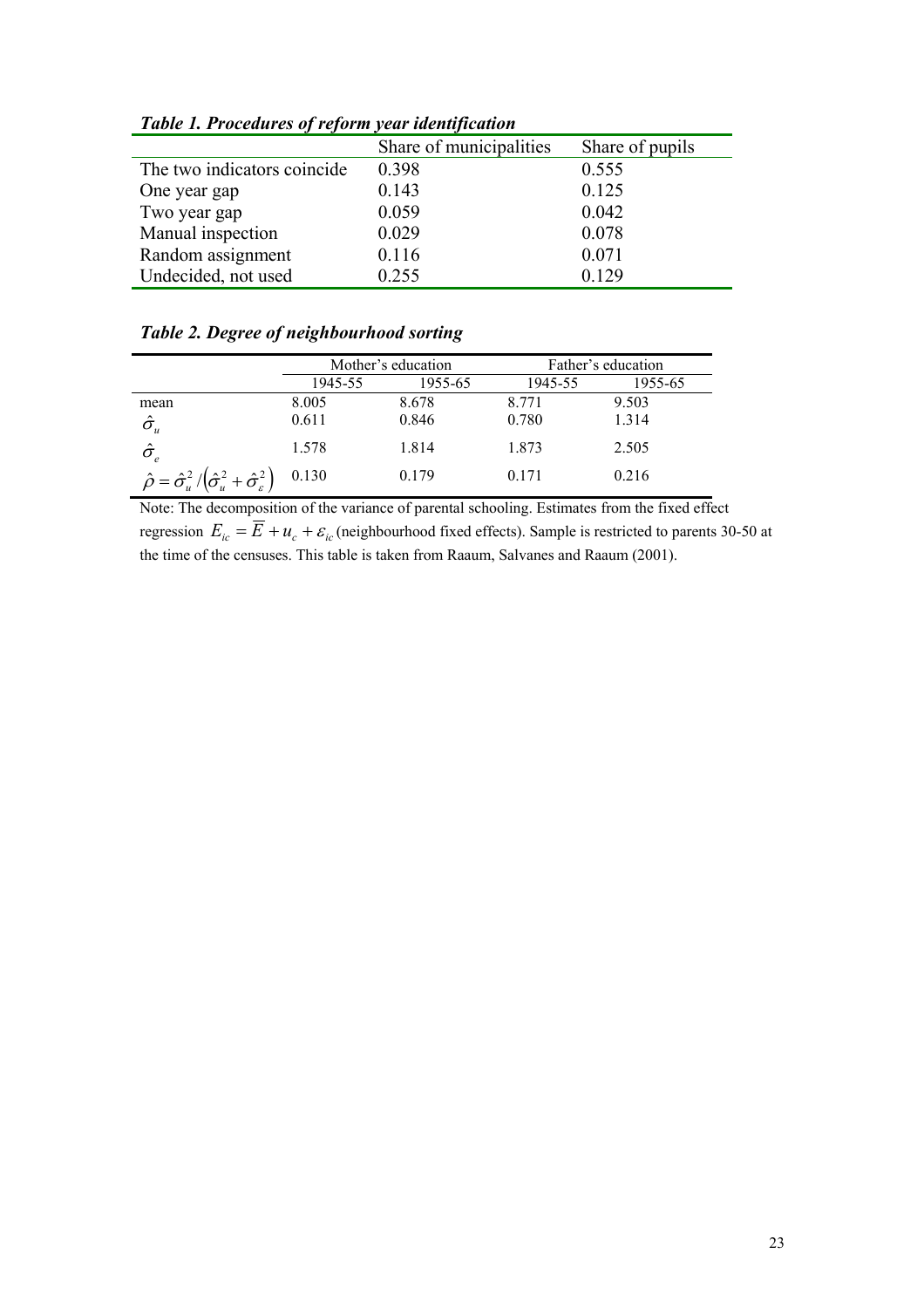# *Appendix*

The correlation estimator is described in Solon et al (2000). Each neighbourhood or school-mate group consists of many pair of individuals. Earlier research has indicated that weighting strategy is not critical, so all these pairs are weighted equally and an ordinary correlation is calculated on this expanded dataset. For calculation of the standard errors we have used a bootstrap estimator, resampling with municipalities as clustering unit and 300 replications.

| <b>Birth Cohort</b> | 1960 neighbourhoods |                 | 1970 neighbourhoods |                 |
|---------------------|---------------------|-----------------|---------------------|-----------------|
|                     | Unadjusted          | Family adjusted | Unadjusted          | Family adjusted |
| 1947                | 0.1191(0.0289)      | 0.0576(0.0106)  |                     |                 |
| 1948                | 0.1004(0.0179)      | 0.0438(0.0056)  |                     |                 |
| 1949                | 0.0924(0.0144)      | 0.0392(0.0043)  |                     |                 |
| 1950                | 0.0918(0.0170)      | 0.0352(0.0043)  |                     |                 |
| 1951                | 0.0853(0.0153)      | 0.0314(0.0041)  |                     |                 |
| 1952                | 0.0713(0.0109)      | 0.0187(0.0038)  |                     |                 |
| 1953                | 0.0813(0.0159)      | 0.0257(0.0043)  |                     |                 |
| 1954                | 0.0732(0.0128)      | 0.0194(0.0032)  |                     |                 |
| 1955                | 0.0596(0.0084)      | 0.0140(0.0030)  | 0.0534(0.0066)      | 0.0220(0.0042)  |
| 1956                | 0.0554(0.0068)      | 0.0112(0.0038)  | 0.0498(0.0073)      | 0.0187(0.0033)  |
| 1957                | 0.0673(0.0096)      | 0.0215(0.0034)  | 0.0542(0.0069)      | 0.0213(0.0039)  |
| 1958                | 0.0552(0.0063)      | 0.0089(0.0055)  | 0.0495(0.0065)      | 0.0189(0.0037)  |
| 1959                |                     |                 | 0.0460(0.0069)      | 0.0173(0.0036)  |
| 1960                |                     |                 | 0.0321(0.0059)      | 0.0074(0.0034)  |
| 1961                |                     |                 | 0.0332(0.0037)      | 0.0122(0.0036)  |
| 1962                |                     |                 | 0.0185(0.0027)      | 0.0018(0.0038)  |
| 1963                |                     |                 | 0.0175(0.0030)      | 0.0036(0.0038)  |
| 1964                |                     |                 | 0.0177(0.0029)      | 0.0058(0.0035)  |
| 1965                |                     |                 | 0.0229(0.0029)      | 0.0.128(0.0034) |
| 1966                |                     |                 | 0.0106(0.0025)      | 0.0008(0.0026)  |
| 1967                |                     |                 | 0.0141(0.0025)      | 0.0055(0.0025)  |
| 1968                |                     |                 | 0.0177(0.0027)      | 0.0080(0.0025)  |
| 1969                |                     |                 | 0.0166(0.0029)      | 0.0070(0.0022)  |
| 1970                |                     |                 | 0.0181(0.0042)      | 0.0066(0.0037)  |

**Table A1. Trend in Neighbour Correlations** 

#### **Table A2. Neighbour correlations by reform status**

| <b>Birth Cohort</b> | Post-reform neighbourhoods |                 | Pre-reform neighbourhoods |                 |
|---------------------|----------------------------|-----------------|---------------------------|-----------------|
|                     | Unadjusted                 | Family adjusted | Unadjusted                | Family adjusted |
| 1948                | 0.0414(0.0127)             | 0.0229(0.0101)  | 0.1059(0.0186)            | 0.0480(0.0066)  |
| 1949                | 0.0574(0.0145)             | 0.0358(0.0147)  | 0.0959(0.0160)            | 0.0404(0.0049)  |
| 1950                | 0.0343(0.0094)             | 0.0058(0.0098)  | 0.0100(0.0162)            | 0.0400(0.0041)  |
| 1951                | 0.0285(0.0054)             | 0.0102(0.0063)  | 0.0985(0.0164)            | 0.0367(0.0069)  |
| 1952                | 0.0480(0.0059)             | 0.0267(0.0055)  | 0.0812(0.0163)            | 0.0175(0.0041)  |
| 1953                | 0.0379(0.0054)             | 0.0162(0.0045)  | 0.0983(0.0169)            | 0.0320(0.0068)  |
| 1954                | 0.0686(0.0127)             | 0.0192(0.0031)  | 0.0623(0.0219)            | 0.0139(0.0069)  |
| 1955                | 0.0577(0.0092)             | 0.0157(0.0027)  | 0.0531(0.0146)            | 0.0223(0.0077)  |
| 1956                | 0.0507(0.0072)             | 0.0092(0.0036)  | 0.0562(0.0101)            | 0.0478(0.0089)  |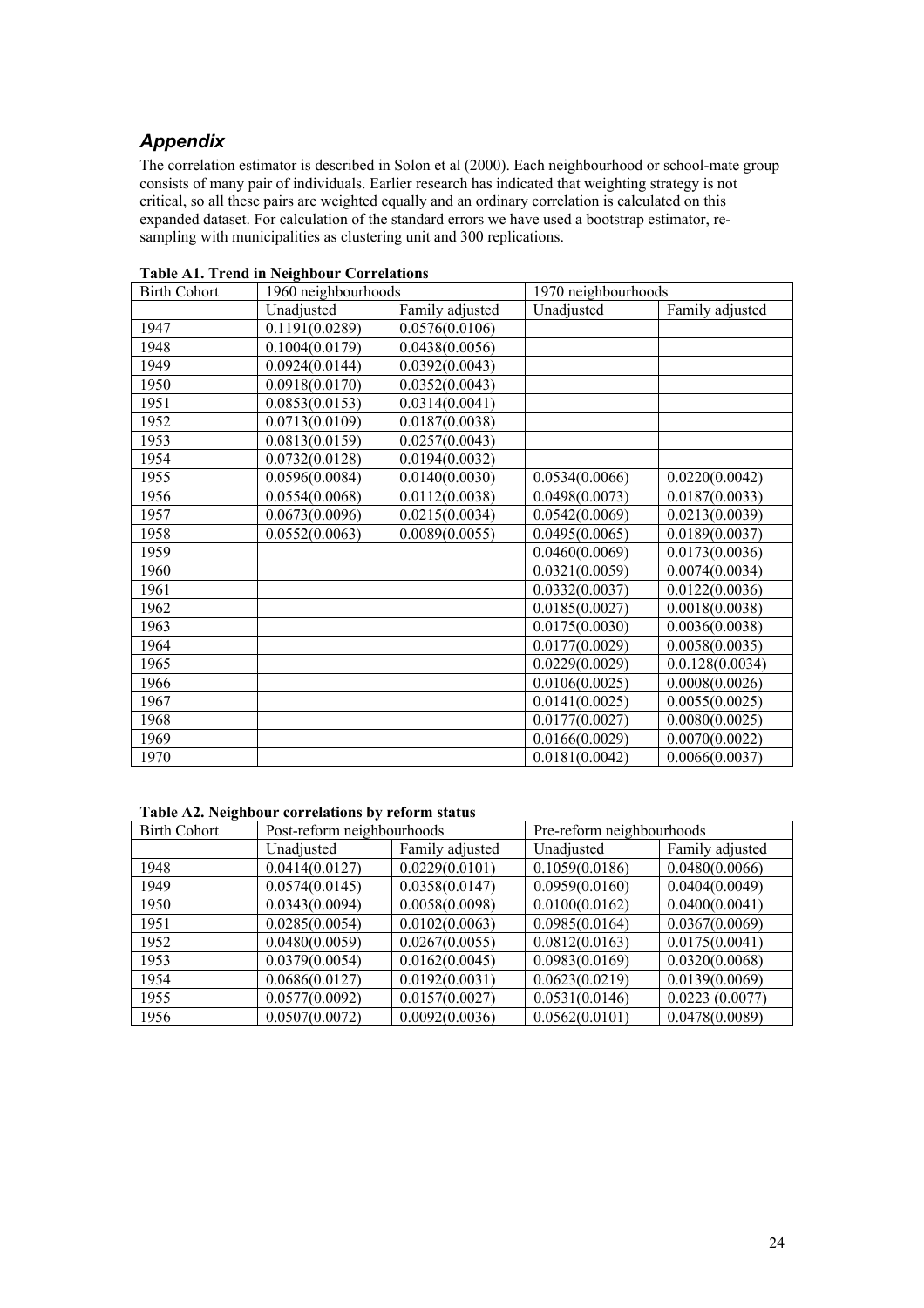#### **Table A3. School mate correlations**

| <b>Birth Cohort</b> | Unadjusted     | Family adjusted   |
|---------------------|----------------|-------------------|
| 1959                | 0.0313(0.0063) | 0.0067(0.0029)    |
| 1960                | 0.0289(0.0044) | 0.0043(0.0034)    |
| 1961                | 0.0226(0.0035) | 0.0023(0.0032)    |
| 1962                | 0.0167(0.0020) | $-0.0000(0.0036)$ |
| 1963                | 0.0126(0.0020) | $-0.0009(0.0038)$ |
| 1964                | 0.0157(0.0015) | 0.0038(0.0031)    |
| 1965                | 0.0137(0.0016) | 0.0029(0.0029)    |
| 1966                | 0.0124(0.0015) | 0.0031(0.0022)    |
| 1967                | 0.0142(0.0018) | 0.0054(0.0024)    |
| 1968                | 0.0136(0.0017) | 0.0037(0.0027)    |
| 1969                | 0.0134(0.0019) | 0.0032(0.0033)    |
| 1970                | 0.0131(0.0018) | 0.0034(0.0025)    |

**Table A4. Descriptive statistics and neighbour correlations for neighbourhoods that were matched and not matched in the pre- and post-reform analysis.** 

| Cohort | Average   | Average   | Average | Average  | Neighbour   | Neighbour   | <b>Share</b> |
|--------|-----------|-----------|---------|----------|-------------|-------------|--------------|
|        | education | education | earning | earnings | correlation | correlation | Matched      |
|        | Matched   | No match  | Matched | No match | Matched     | No match    | Pupils       |
| 1948   | 11.13     | 11.14     | 240133  | 249901   | .04347      | .09331      | .868         |
| 1949   | 11.23     | 11.27     | 248255  | 256356   | .05873      | .09616      | .865         |
| 1950   | 11.34     | 11.36     | 251938  | 262164   | .04561      | .09027      | .865         |
| 1951   | 11.44     | 11.47     | 254454  | 263525   | .06010      | .08532      | .863         |
| 1952   | 11.45     | 11.56     | 255013  | 270125   | .05315      | .07689      | .862         |
| 1953   | 11.52     | 11.66     | 258094  | 270610   | .03496      | .07524      | .866         |
| 1954   | 11.62     | 11.68     | 259919  | 269817   | .04665      | .07510      | .866         |
| 1955   | 11.67     | 11.72     | 264785  | 271710   | .03620      | .05701      | .865         |
| 1956   | 11.63     | 11.74     | 258100  | 268968   | .04451      | .05029      | .869         |